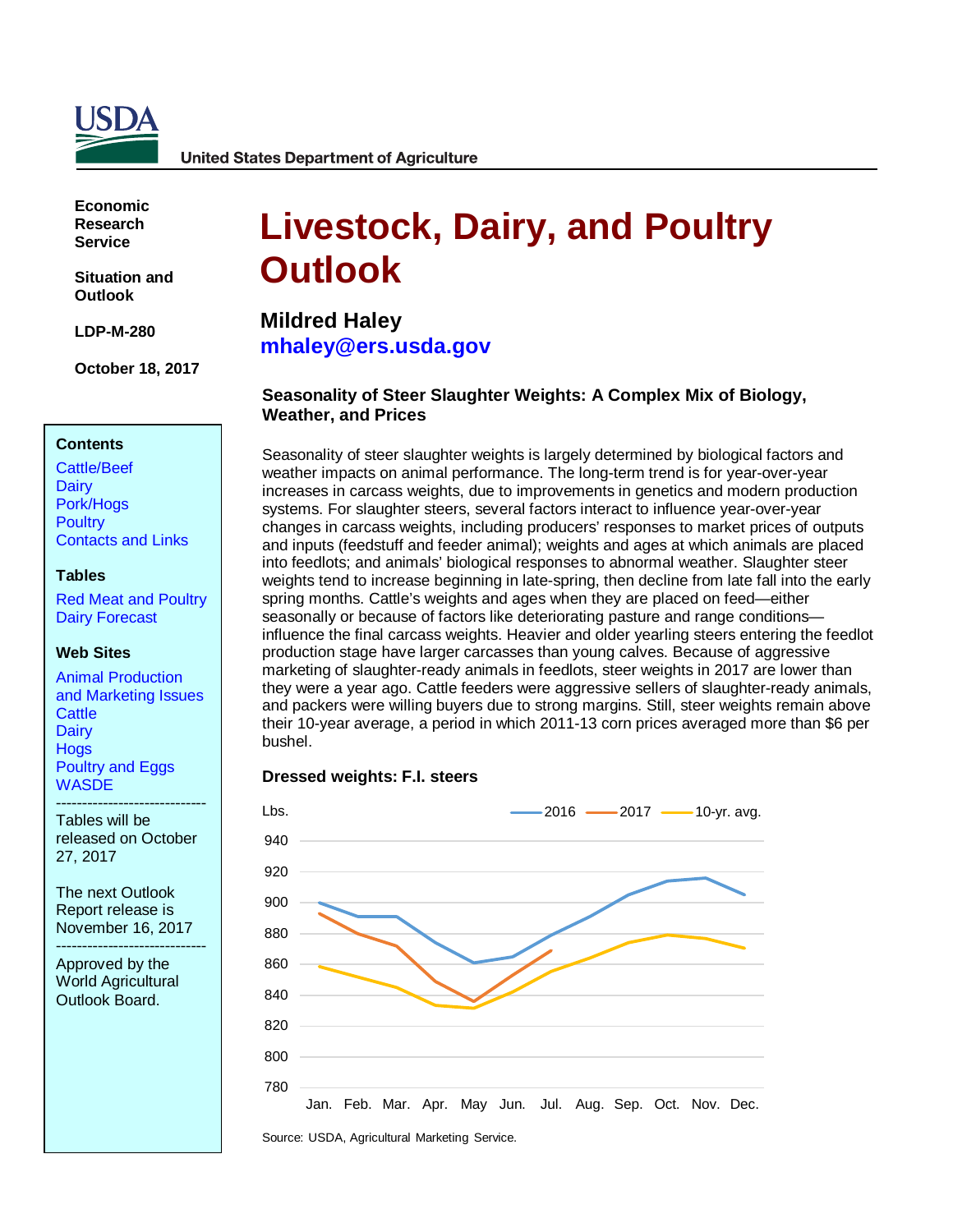**Cattle/Beef:** Commercial beef production for 2017 is reduced marginally on expected fourth-quarter dressed weights. Beef production in 2018 is incrementally higher based on expected fed cattle marketings. In the outlying quarters, feeder steer prices are forecast upward on the strength of demand by cattle feeders and backgrounders. Beef import and export forecasts are higher for 2017 and 2018 on strong domestic demand and the competitiveness of U.S. beef overseas. Cattle imports are also adjusted higher for 2017 and 2018.

**Dairy:** Due to higher expected milk production per cow, forecasts for milk production have been increased from last month's forecast. Export forecasts have been raised on both the milk-fat and skim-solids milk-equivalent bases. While price forecasts for cheese have been raised from last month's forecasts, price forecasts for butter, nonfat dry milk, and dry whey have been lowered. The 2017 all-milk price forecast is \$17.75-\$17.85 per hundredweight (cwt), unchanged from the previous forecast at the midpoint of the range. The all-milk price forecast for 2018 is \$17.45- \$18.35 per cwt, a reduction from \$17.55-\$18.55 forecast last month.

**Pork/Hogs:** Large hog numbers reported in the September *Quarterly Hogs and Pigs* with resulting rise in pork production is expected to put downward pressure on hog prices for the rest of 2017 and into 2018 despite strong export demand.

**Poultry:** Forecast broiler production was increased because of the strong pace of slaughter and solid bird availability. Egg prices were increased for the remainder of the year as recent prices have continued to surpass prior expectations. 2017 Turkey production is increased by 10 million pounds to 6.008 billion pounds, and 2018 production is reduced by 40 million pounds to 6.140 billion. The reductions in the forecasts are the result of declining hatchery placements in response to sustained low prices relative to history.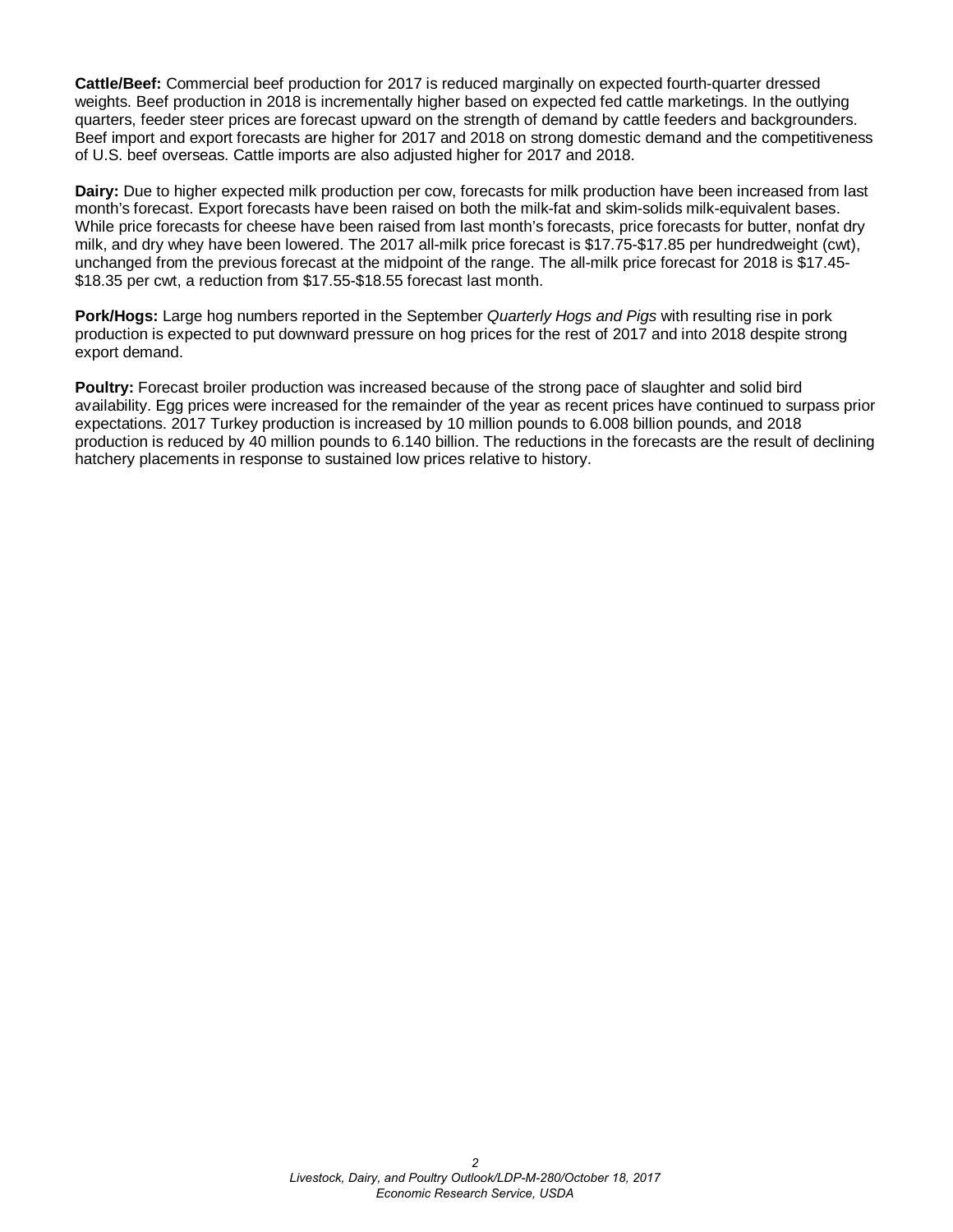# <span id="page-2-0"></span>**Cattle / Beef**

# *Higher Fed Cattle Weights To Lift Production in 2018*

The 2017 U.S. commercial beef production forecast was lowered slightly from last month to 26.6 billion pounds. Beef production in 2018 is projected up 20 million pounds from last month to 27.3 billion pounds on heavier fed cattle weights during the year. These heavier weights largely reflect the likelihood of increased overall placements of heavier cattle because forage conditions in some parts of the country are expected to offer cow-calf operators and backgrounders more flexibility in timing the sales of calves.



\*In feedlots with 1,000-head or greater capacity Source: U.S. Dept. of Agriculture, Economic Research Service.

According to the NASS *Cattle on Feed* report for August, placements<sup>1</sup> were up about 3 percent, and marketings were 6 percent higher year over year. The placement of calves over 800 pounds was up 8.1 percent, and the proportion of these heavier weights to all cattle placed was the highest for August since the series began in 1996. The availability of winter pasture is expected to shift some fall placements to late winter and spring 2018. These first-half placements are likely to be marketed in the second half, supporting larger year-over-year second-half beef production. Placements during the first half of 2018 will likely be above 2017 as supplies of cattle outside feedlots are relatively large.

# *Winter Forage Options Support Feeder Calf Prices*

Despite the sizable number of cattle outside feedlots, medium-frame feeder steers in Oklahoma City averaged \$148.12 per/cwt in the third quarter, which is \$7.48 higher than the same period last year. Winter grazing opportunities in the Southern Plains are likely encouraging increased demand by stockers, which should support feeder calf prices. Fourth-quarter prices are raised from last month to \$143.00-\$147.00/cwt, reflecting firm demand by both backgrounders and feedlots. First-half 2018 prices are raised from last month as well.

# *Large Fourth-Quarter Marketings To Pressure Fed Cattle Prices*

For the week ending October 6, wholesale Choice beef prices (LM\_XB 459) averaged \$197.39/cwt, almost 7 percent above 2016 levels. However, prices still remain below 2014 and 2015 levels, reflecting more beef production and competition from abundant supplies of pork and poultry. Large numbers of fed cattle and increases in carcass weights are

<span id="page-2-1"></span><sup>&</sup>lt;u>.</u> <sup>1</sup> In feedlots with 1,000-head or greater capacity.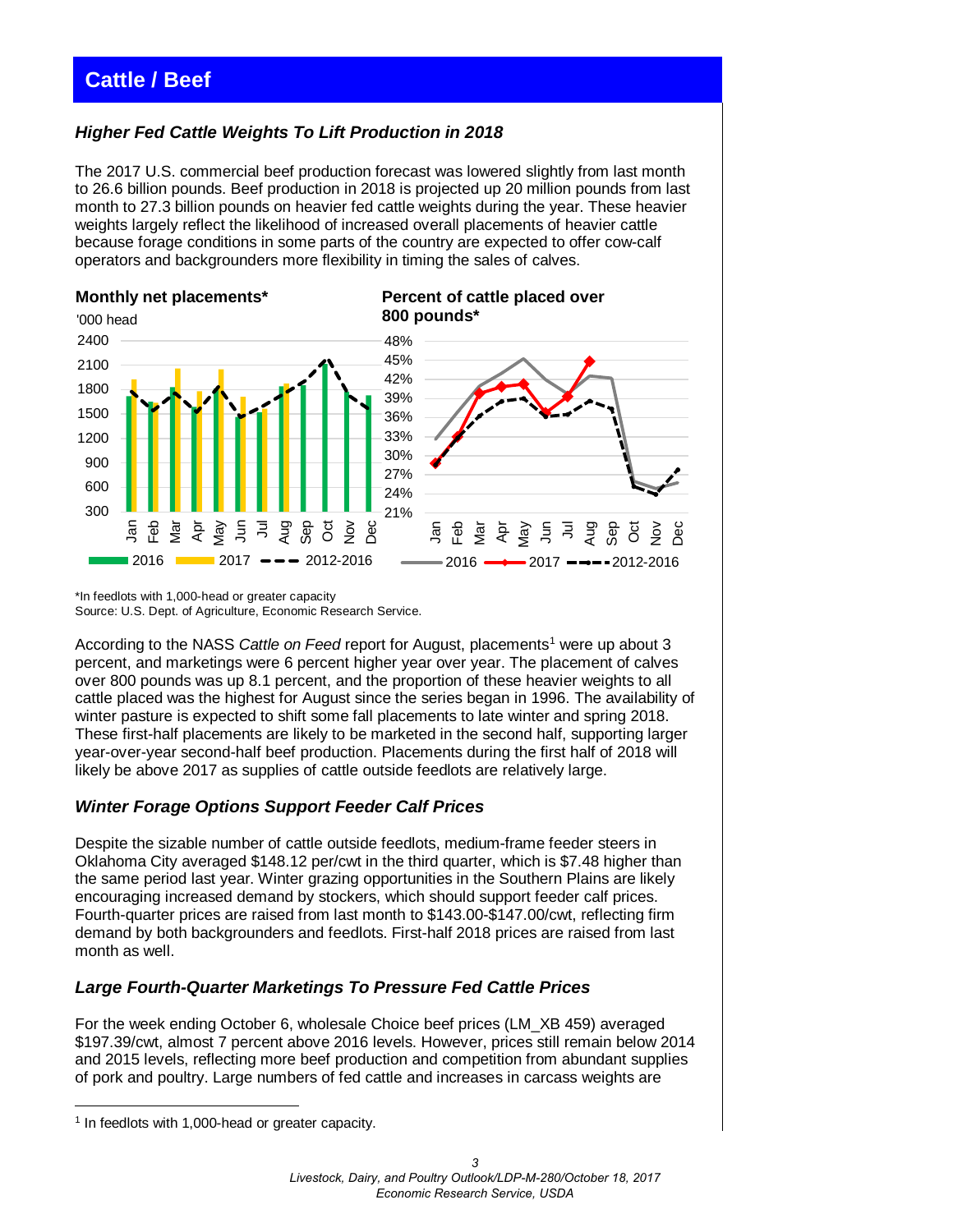expected to result in just over 7 percent more beef year over year in the fourth quarter of 2017. This will likely pressure wholesale Choice beef prices.

Recent large supplies of market-ready cattle have prevented the USDA 5-area fed steer price from rebounding off recent lows. In July, the monthly weighted average price for fed steers was \$118.45/cwt and trended lower through September to \$107.11/cwt for a quarterly average of \$112.46/cwt. The third-quarter estimate is slightly below prices last year, but the latest weekly price of \$109.45/cwt (as of October 6) is about 8 percent higher than the same week last year. As a result, fourth-quarter fed steer price is unchanged from last month to \$108.00-\$112.00/cwt, staying above 2016 for the quarter. The forecast for 2018 fed steer prices also remains unchanged.

# *U.S. Beef Exports for 2017 and 2018 Revised Upwards*

The volume of U.S. beef exports in August 2017 was up 14.7 percent (+34 million pounds) from the same period last year to 264 million pounds. Shipments to major export destinations—Japan, Hong Kong, Canada, and Mexico—were higher during this period. Moreover, cumulative beef exports for January through August 2017 have maintained the pace from last month of 14.5 percent above year earlier levels. The USDA/FAS Export Sales Report indicates a continuation of this export pace in September. U.S. beef exports to Japan during August 2017 were 39 percent higher than the same period last year despite the implementation of the frozen beef safeguards in August. Japanese importers are more than likely substituting frozen beef with chilled beef during the implementation of the safeguards. The forecast for beef exports for 2017 is increased by 50 million pounds from last month to 2.83 billion pounds on stronger than anticipated demand from major export destinations. Beef exports in 2018 are also adjusted higher from last month to 2.91 billion pounds based on the continued competitiveness of U.S. beef.

# *U.S. Beef Imports Exhibit Strength in August*

August 2017 U.S. beef imports increased 8 percent (+21 million pounds) to 282 million pounds relative to the same period last year. Increases in Australia (+10 million pounds), New Zealand (+7 million pounds), and Mexico (+6 million pounds) offset the decline from Brazil (-3 million pounds). Third-quarter 2017 beef imports are forecast higher (+105 million pounds) from the previous month to 815 million pounds based on the strength of an increased pace of July and August imports and continued relatively strong processinggrade meat prices in September. The *"Weekly Imported Meat Passed for Entry"* (WIMPE) AMS report shows strong beef import data for September. The fourth-quarter 2017 forecast was also increased by 20 million pounds. As a result, the 2017 annual import forecast is 2.96 billion pounds. The 2018 U.S. beef imports forecast is also revised upward from the previous month to 3.03 billion pounds.

# *U.S. Cattle Imports at Seasonal Lows*

U.S. cattle imports tend to exhibit seasonal patterns whereby the third quarter is the lowest. Although imports during August were only slightly higher year over year, the cumulative pace of imports (January-August) remain about 4 percent ahead of 2016. With larger cattle supplies and relatively high feeder calf prices in the United States, feeder cattle imports from Mexico (400-700 pounds) are expected to be beyond typical fourthquarter increases for the rest of this year. Moreover, Canada will likely supply more cattle for the remainder of 2017 and 2018 because drought conditions in western Canada are tightening forage supplies. As a result, cattle imports are revised upwards from last month to 1.82 million head in 2017 and 1.92 million head in 2018.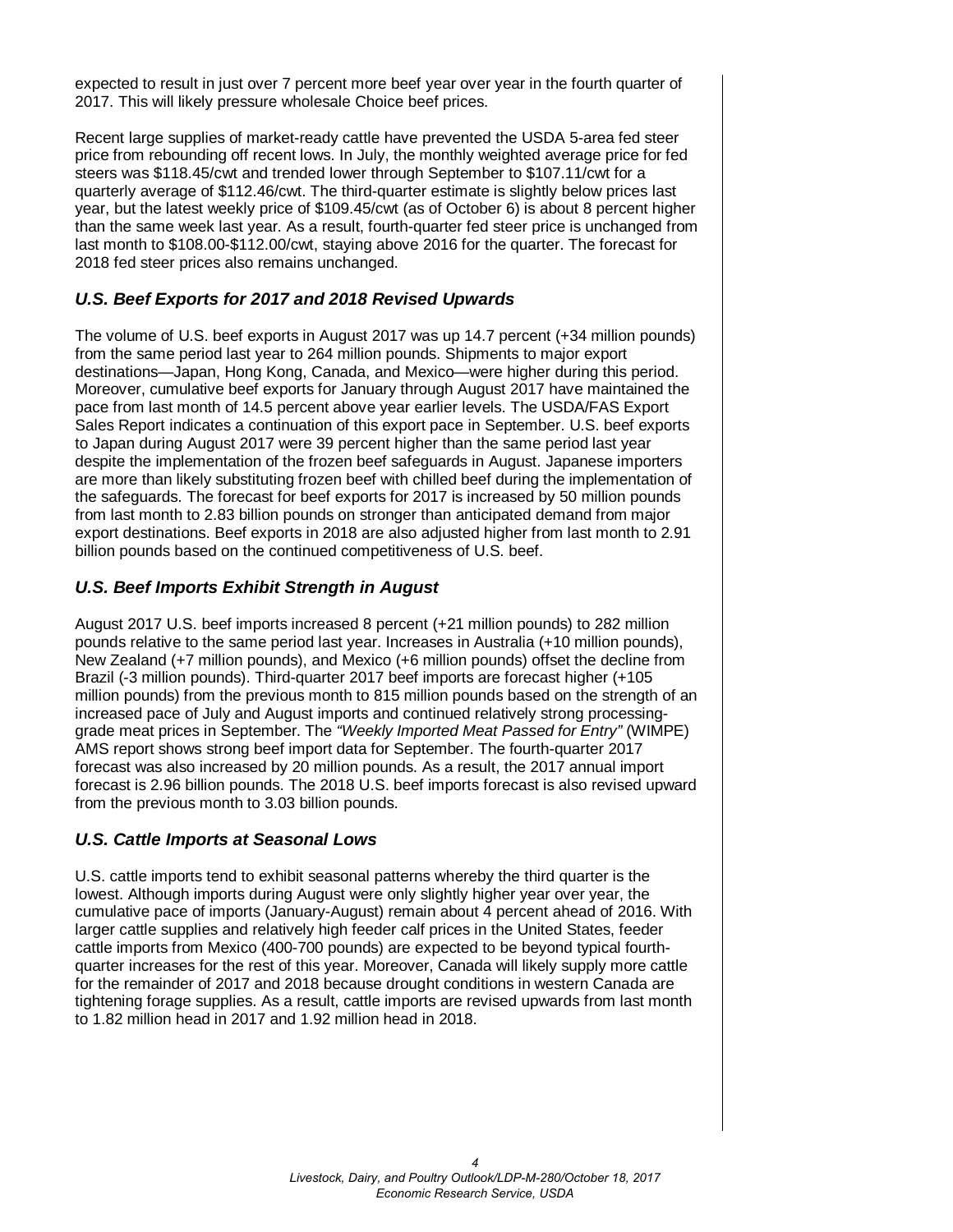

Source: National Oceanic and Atmospheric Administration, National Centers for Environmental Information



#### **Feeder Cattle Imports from Mexico, 400-700 lbs.**

Note: lbs. = pounds

Source: U.S. Department of Agriculture, Economic Research Service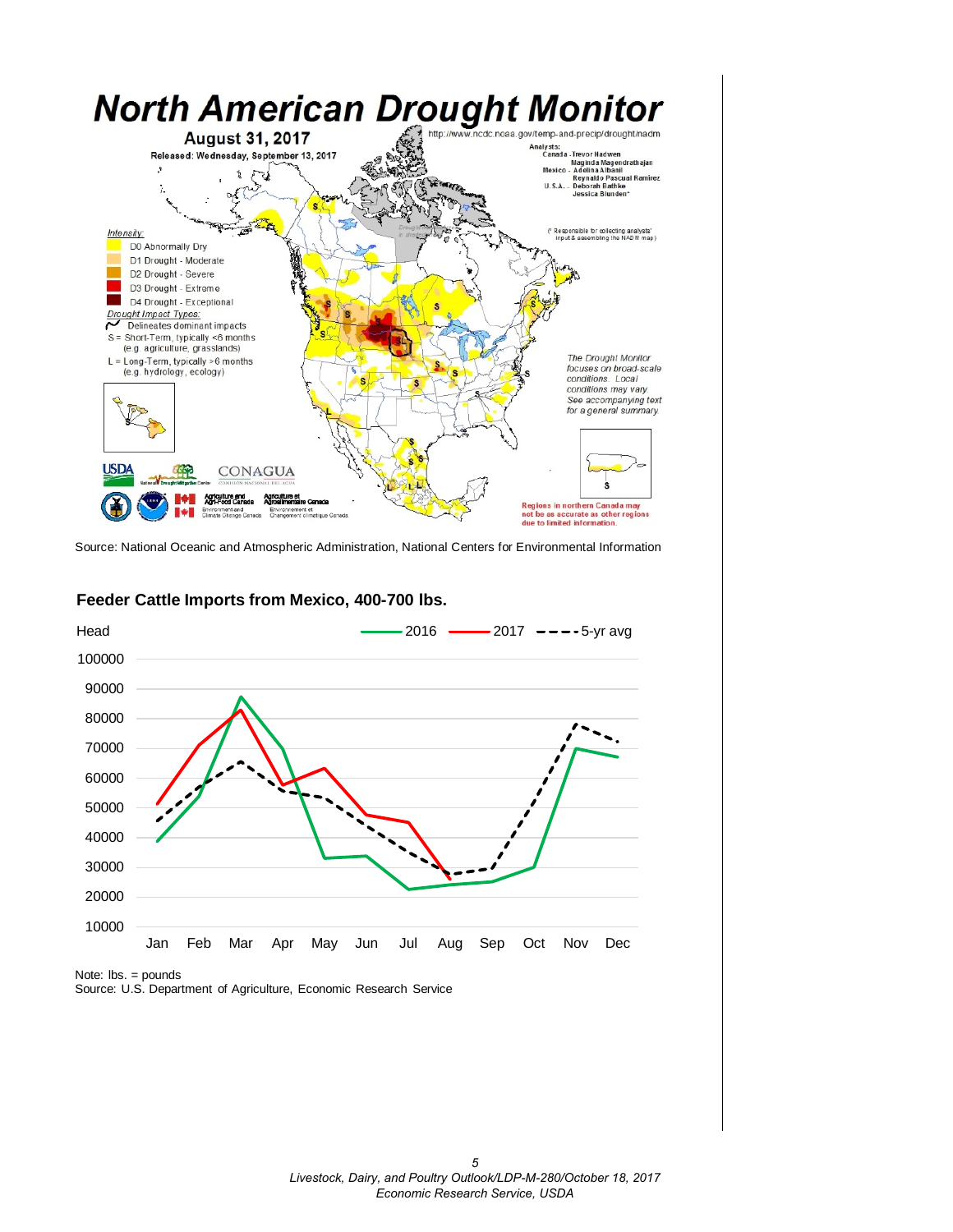

# **U.S. Cattle Imports from Canada, over 700 lbs. or slaughter**

Note: lbs. = pounds Source: U.S. Department of Agriculture, Economic Research Service

Authors: Russell Knight[, Russell.H.Knight@ers.usda.gov](mailto:russell.h.knight@ers.usda.gov) and Lekhnath Chalise, [Lekhnath.Chalise@ers.usda.gov](mailto:Lekhnath.Chalise@ers.usda.gov)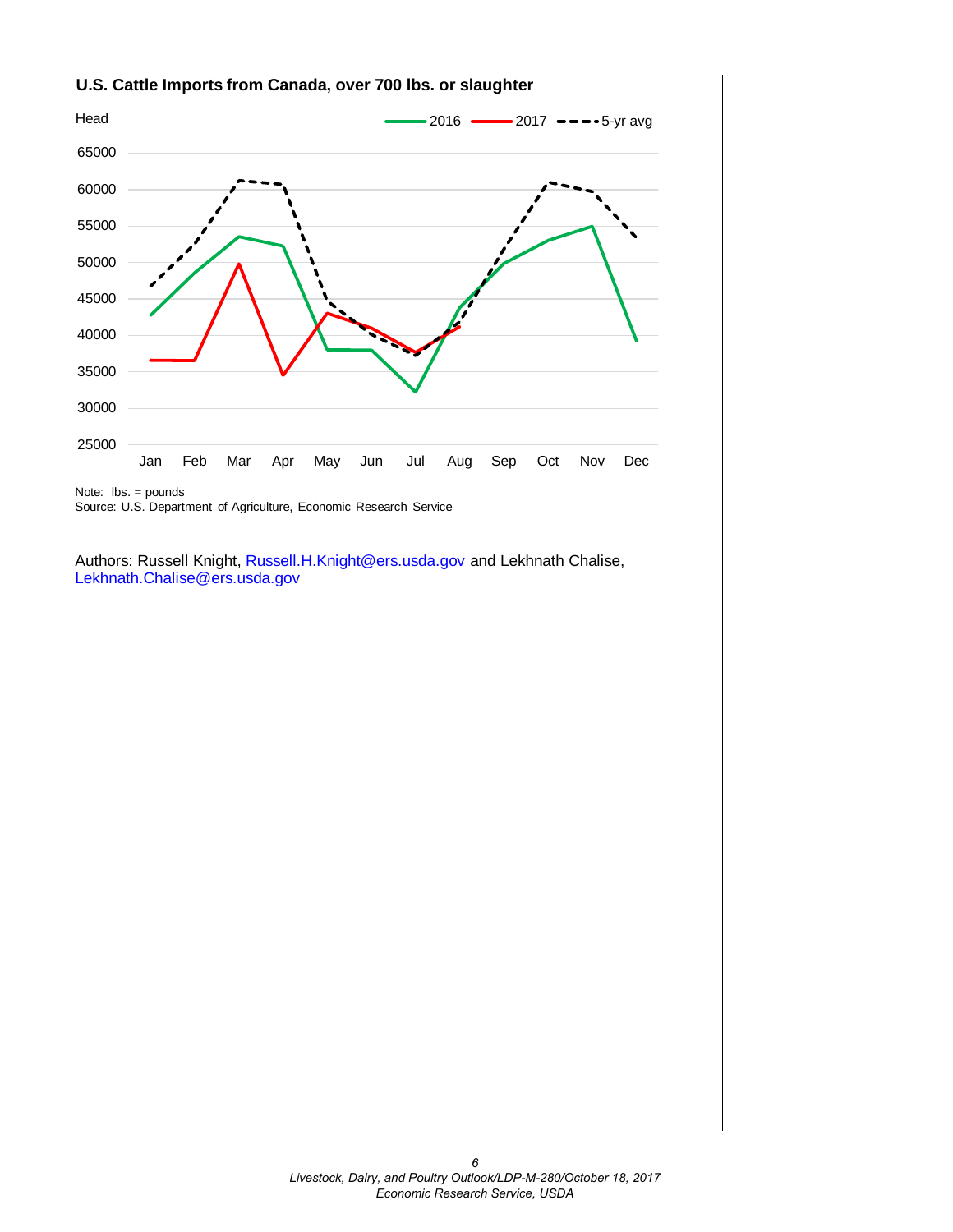# <span id="page-6-0"></span>**Dairy**

## *Recent Developments in Dairy Markets*

From the week ending September 2 to the week ending October 7, wholesale prices fell for all products reported in the USDA *National Dairy Products Sales Report* (NDPSR). The greatest loss was a 23.3-cent decrease in the price of butter.

| <b>Daily Milologue product prices (dollars per poultur</b> |                     |        |           |  |  |  |  |  |  |  |  |  |
|------------------------------------------------------------|---------------------|--------|-----------|--|--|--|--|--|--|--|--|--|
|                                                            | For the week ending |        |           |  |  |  |  |  |  |  |  |  |
|                                                            | Sept. 2             | Oct. 7 | Change    |  |  |  |  |  |  |  |  |  |
| <b>Butter</b>                                              | 2.6501              | 2.4173 | $-0.2328$ |  |  |  |  |  |  |  |  |  |
| Cheddar cheese                                             |                     |        |           |  |  |  |  |  |  |  |  |  |
| 40-pound blocks                                            | 1.7325              | 1.6707 | $-0.0618$ |  |  |  |  |  |  |  |  |  |
| 500-pound barrels 1<br>Nonfat dry                          | 1.6755              | 1.6371 | $-0.0384$ |  |  |  |  |  |  |  |  |  |
| milk                                                       | 0.8718              | 0.8297 | $-0.0421$ |  |  |  |  |  |  |  |  |  |
| Dry whey                                                   | 0.4294              | 0.4043 | $-0.0251$ |  |  |  |  |  |  |  |  |  |

#### **Dairy wholesale product prices (dollars per pound)**

<sup>1</sup> Adjusted to 38-percent moisture.

Source: USDA, Agricultural Marketing Service, *National Dairy Products Sales Report*.

Recent spot prices for cheese traded on the Chicago Mercantile Exchange (CME) have been stronger than NDPSR cheese prices. For the trading week ending October 13, average CME prices of blocks and barrels were \$1.7400 and \$1.6985 per pound, respectively. CME cheese prices are highly correlated with prices reported for the following 2 weeks in the NDPSR. Recent CME spot prices for nonfat dry milk (NDM) have been lower than NDPSR prices. In the trading week ending October 13, there was a sharp midweek decline, and the average CME NDM price for the week was \$0.7890 per pound.

The global market for milk fat has continued to be tight. The September average Western Europe export butter price reached a record high of \$3.65 per pound, and the Oceania price was \$2.82 per pound. Both foreign export prices were higher than the U.S. wholesale domestic price of \$2.53 per pound. For the 2 weeks ending October 13, Western Europe and Oceania export prices for butter remained high but declined to \$3.43 and \$2.66 per pound, respectively. As milk has flowed into production of high milk-fat products, skim solids have become abundant, driving down prices for SMP/NDM. The September Western Europe SMP price averaged \$0.89 per pound at the midpoint of the reported range, and the Oceania price was \$0.88 per pound. The U.S. wholesale domestic price for NDM in September was \$0.85 per pound, a little lower than the foreign export prices.<sup>[1](#page-6-1)</sup>

<span id="page-6-1"></span><sup>&</sup>lt;u>.</u> <sup>1</sup> Foreign export prices are converted from dollars per metric ton to dollars per pound and stated at the midpoints of ranges reported by USDA Dairy Market News. U.S. domestic prices are those used for the Federal milk marketing order system and have been rounded to the nearest cent. While the foreign export prices are for products that may be delivered in subsequent months, U.S. domestic prices are for products that have been shipped with title being transferred.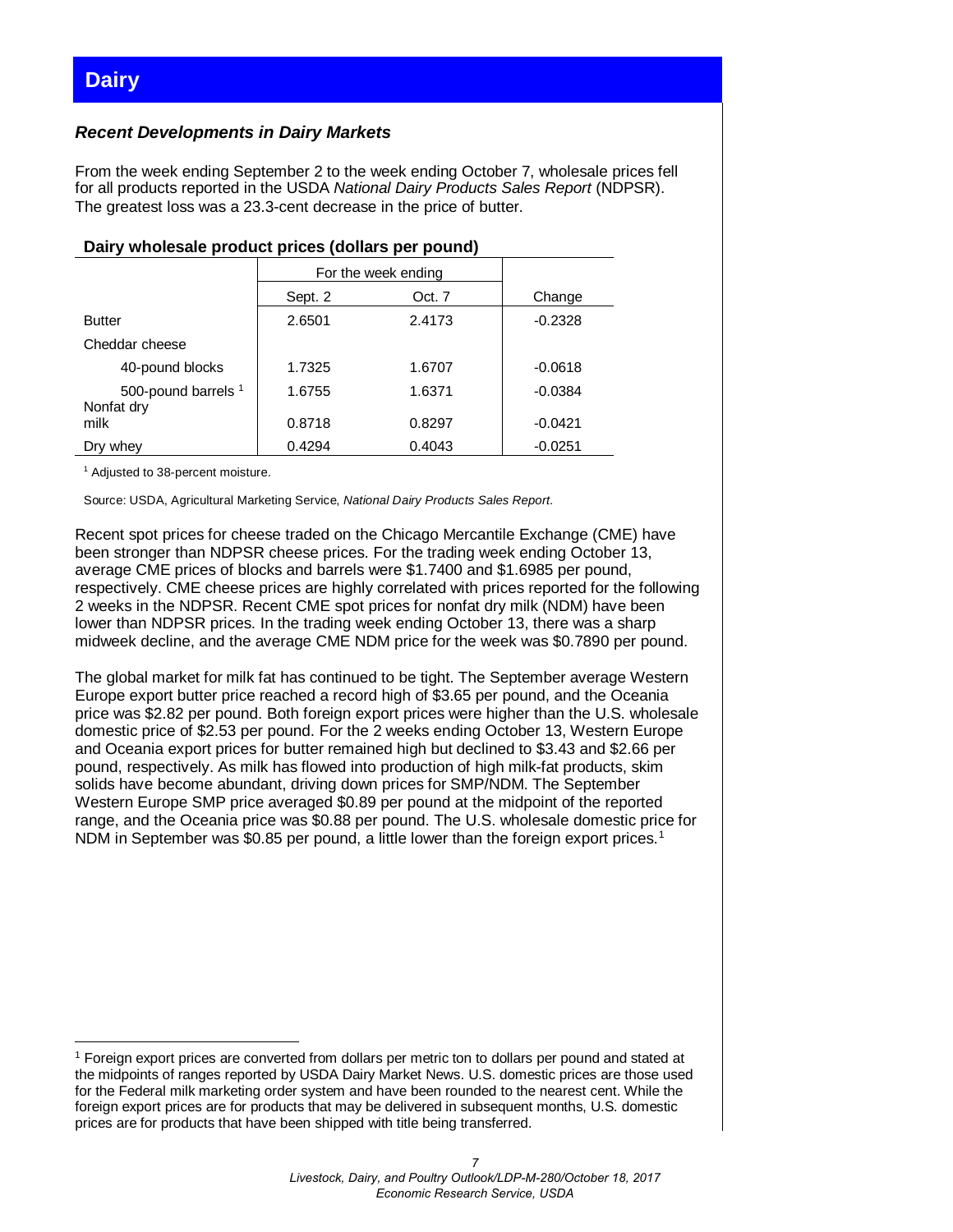

Midpoints of ranges are displayed for foreign export prices. Prices have been converted from dollars per metric ton to dollars per pound.

Sources: USDA, Agricultural Marketing Service and USDA, Economic Research Service calculations.

August milk production as reported by the USDA National Agricultural Statistics Service (NASS) totaled 18.050 million pounds, up 2.0 percent from August 2016. Milk cows in August numbered 9.405 million head, 71,000 more than August 2016 but unchanged from July 2017. Production per cow in August averaged 1,919 pounds per head, 24 pounds more than August 2016. Daily average production per cow in August was 61.9 pounds per head. While daily production per cow in 2017 has been higher each month than the same month of 2016, the year-over-year growth rate dipped from 1.6 percent in the first quarter to 1.0 percent in the second quarter, reaching a low point for the year of 0.7 percent in June. In July and August, the year-over-year growth rate rebounded to 1.2 and 1.3 percent, respectively.

Exports on a milk-fat milk-equivalent basis were 860 million pounds in August, 116 million more than July and 213 million pounds more than August 2016. On a skim-solids milkequivalent basis, August exports were 3.445 billion pounds, 324 million pounds more than July but 116 million less than August 2016. Notably, August cheese exports were 67.0 million pounds, 6.9 million more than July and 17.5 million more than August 2016. Mexico has been the leading destination for cheese exports. Whey product exports increased significantly from July to August. The estimated aggregate skim-solids content of dry whey, whey protein concentrate, modified whey, milk albumin, and fluid whey was 99 million pounds in August, 10 million pounds more than July but about the same as August 2016. China has been the leading destination of U.S. whey product exports.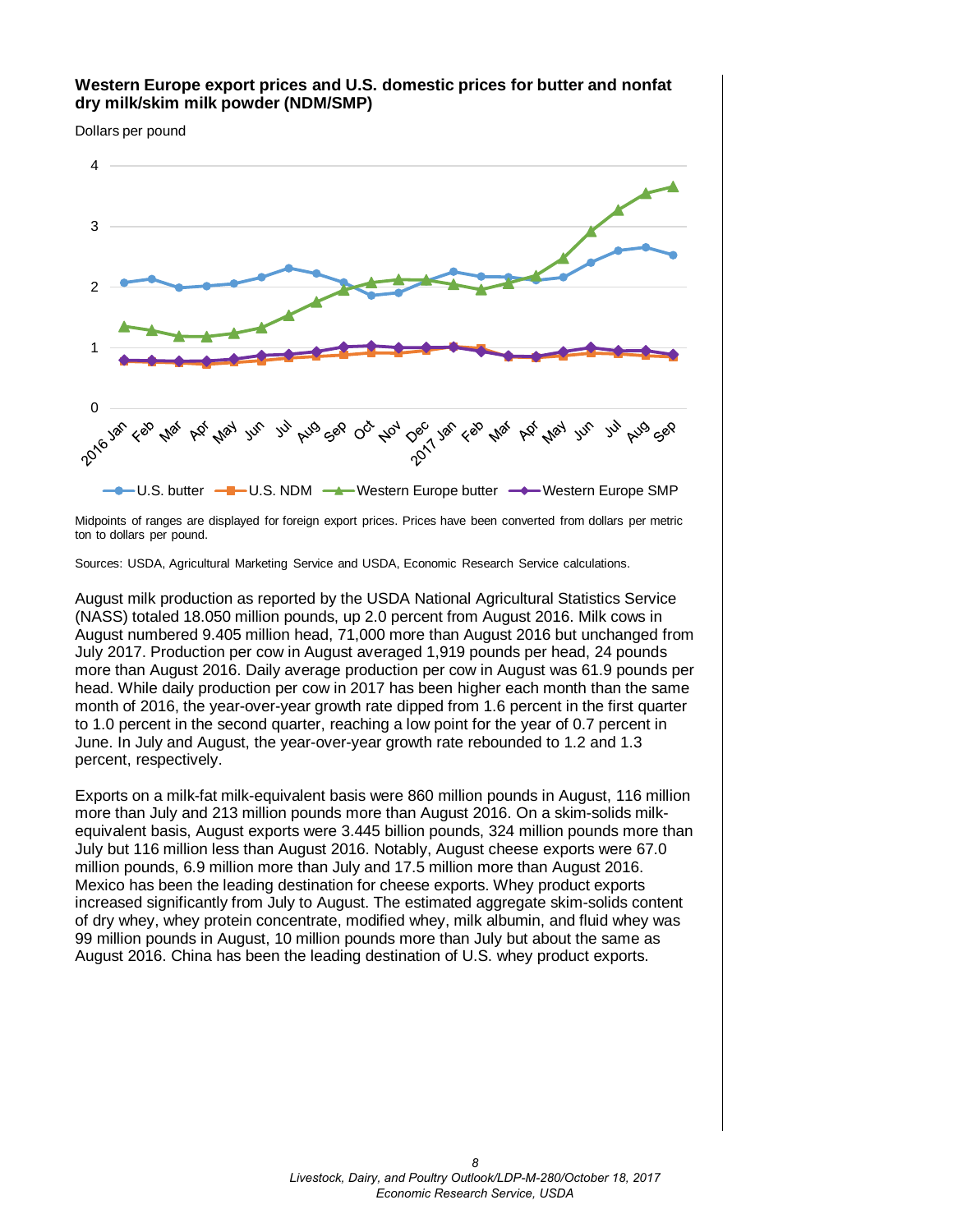

Products included in the aggregation include dry whey, whey protein concentrate, modified whey, milk albumin, and fluid whey.

Sources: USDA, Foreign Agricultural Service; U.S. Department of Commerce, Census Bureau; and USDA, Economic Research Service calculations.

August imports on a milk-fat basis were 508 million pounds, 6 million less than July and 126 million less than August 2016. On a skim-solids basis, imports were 466 million pounds, 74 million less than July and 111 million less than August 2016. Notably, butter imports remained relatively high at 5.9 million pounds, about the same as July and 1.6 million more than August 2016. Most of the imported butter has been from Ireland, and consumers are apparently willing to pay a substantial premium for Irish butter. In August, most of it was imported over quota at an average effective price of \$3.24 per pound, including an average unit value of \$2.54 (including cost, insurance, and freight) plus a tariff of \$0.70 per pound. $2$ 

Stocks of dairy products have continued to be relatively high, especially for products high in skim-solids content. Ending stocks for August on a skim-solids basis were 12.1 billion pounds, 1.9 million pounds higher than August 2016. On a milk-fat basis, August ending stocks were 17.3 billion pounds, 0.3 billion less than August 2016. While August ending stocks for butter were 38.6 million pounds below the previous year, stocks for other major dairy products were well above the previous year. Ending stocks for cheese were 1.333 billion pounds, 92.0 million pounds more than August 2016. NDM ending stocks were 307.8 million pounds, 72.9 million more than August 2016. Ending stocks of dry whey for human use reached a record 97.1 million pounds, 39.5 million pounds more than August 2016.

<u>.</u>

<span id="page-8-0"></span> $2$  Most dairy products are subject to a tariff rate quota. A TRQ is a two-tiered tariff (tax) where a lower (in-quota) tariff is charged on imports within a quota volume, while a higher (over-quota) tariff is charged on imports in excess of the quota volume.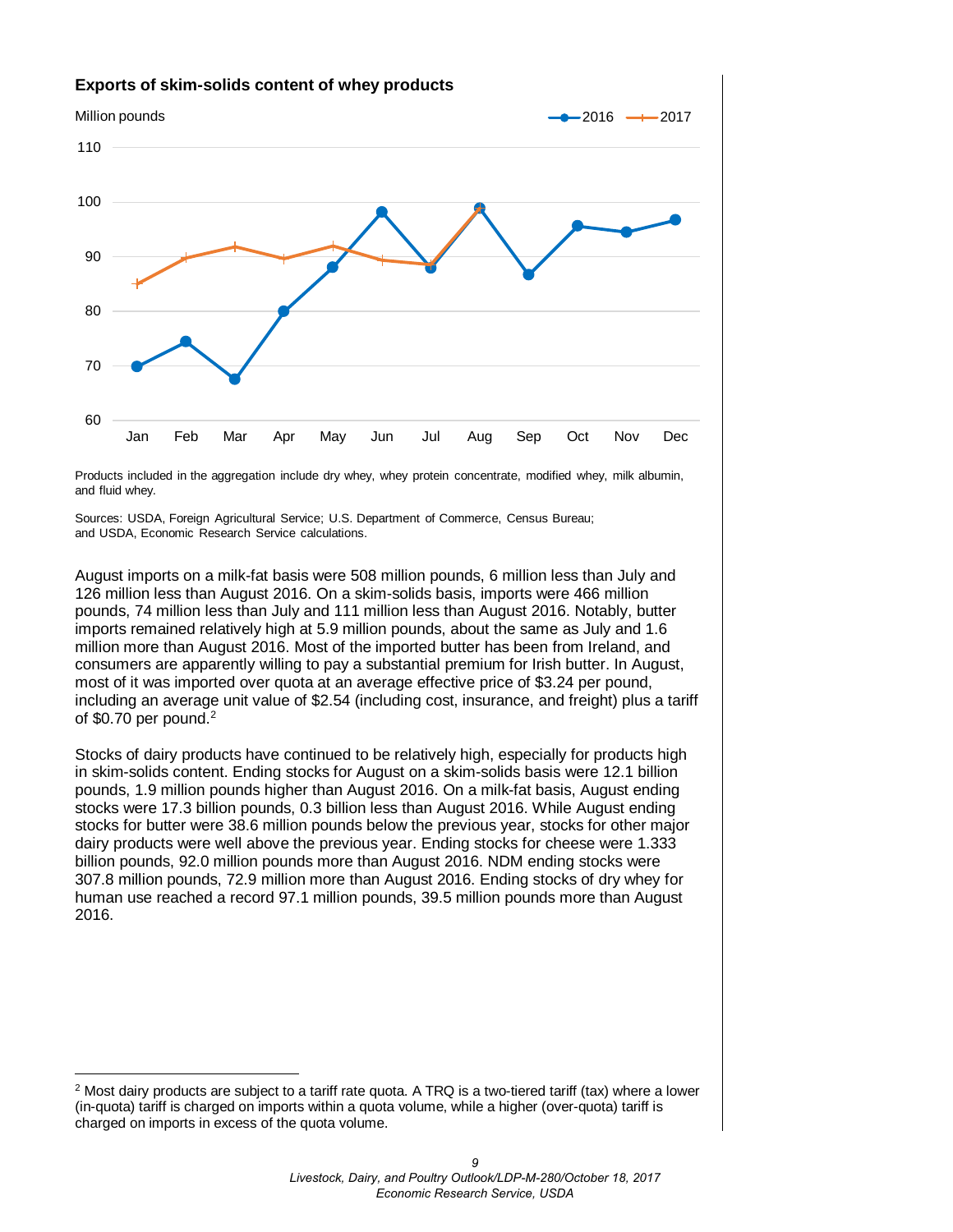

Sources: USDA, National Agricultural Statistics Service and USDA, Economic Research Service calculations.

# *Outlook for Dairy Feed Prices*

For the 2016/17 marketing year, prices for corn and soybean meal are estimated to be \$3.36 per bushel and \$316.88 per short ton, respectively. The 2017/18 price forecasts for corn and soybean meal are both unchanged from last month's forecasts at \$2.80-\$3.60 per bushel and \$290-\$330 per short ton, respectively. The alfalfa hay price in August was \$147 per short ton, \$5 less than July but \$10 more than August 2016. For more information, see the USDA Economic Research Service publication *Feed Outlook*, at [http://usda.mannlib.cornell.edu/MannUsda/viewDocumentInfo.do?documentID=1273.](http://usda.mannlib.cornell.edu/MannUsda/viewDocumentInfo.do?documentID=1273)

# *Dairy Forecasts for 2017*

Based on recent cow numbers, the forecast for the 2017 milking herd has been lowered by 5,000 head in the fourth quarter. With strengthening year-over-year growth in yield per cow since June, the forecast for production per cow has been raised to 23,010 pounds for the year, 30 pounds higher than last month's forecast. The milk production forecast for 2017 is now 216.2 billion pounds, 0.2 billion pounds higher than last month's forecast.

As domestic butter prices have remained significantly lower than foreign export prices, the 2017 forecast for exports on a milk-fat milk-equivalent basis has been raised to 9.5 billion, 0.3 billion more than last month's forecast. With strengthening imports of butter, the forecast for imports on a milk-fat basis is 6.2 billion pounds, 0.1 billion more than last month. Ending stocks on a milk-fat basis have been raised to 13.0 billion pounds for 2017, as high cheese stocks are expected to persist. Domestic use is now forecast at 211.7 billion pounds for the year, 0.1 billion lower than the previous forecast.

On a skim-solids milk-equivalent basis, the export forecast for 2017 has been raised this month to 40.9 billion pounds, 0.3 billion more than last month's forecast, based on recent strength in exports of whey products. The 2017 import forecast on a skim-solids basis is 6.3 billion pounds for the year, 0.1 billion less than last month's forecast. The 2017 forecast for ending stocks on a skim-solids basis has been raised to 11.1 billion pounds, 0.9 billion more than last month, due to high stocks of cheese, NDM, and whey products reported for the end of August. The forecast for domestic use on a skim-solids basis in 2017 is now 179.1 billion pounds, 1.0 billion pounds lower than previously forecast.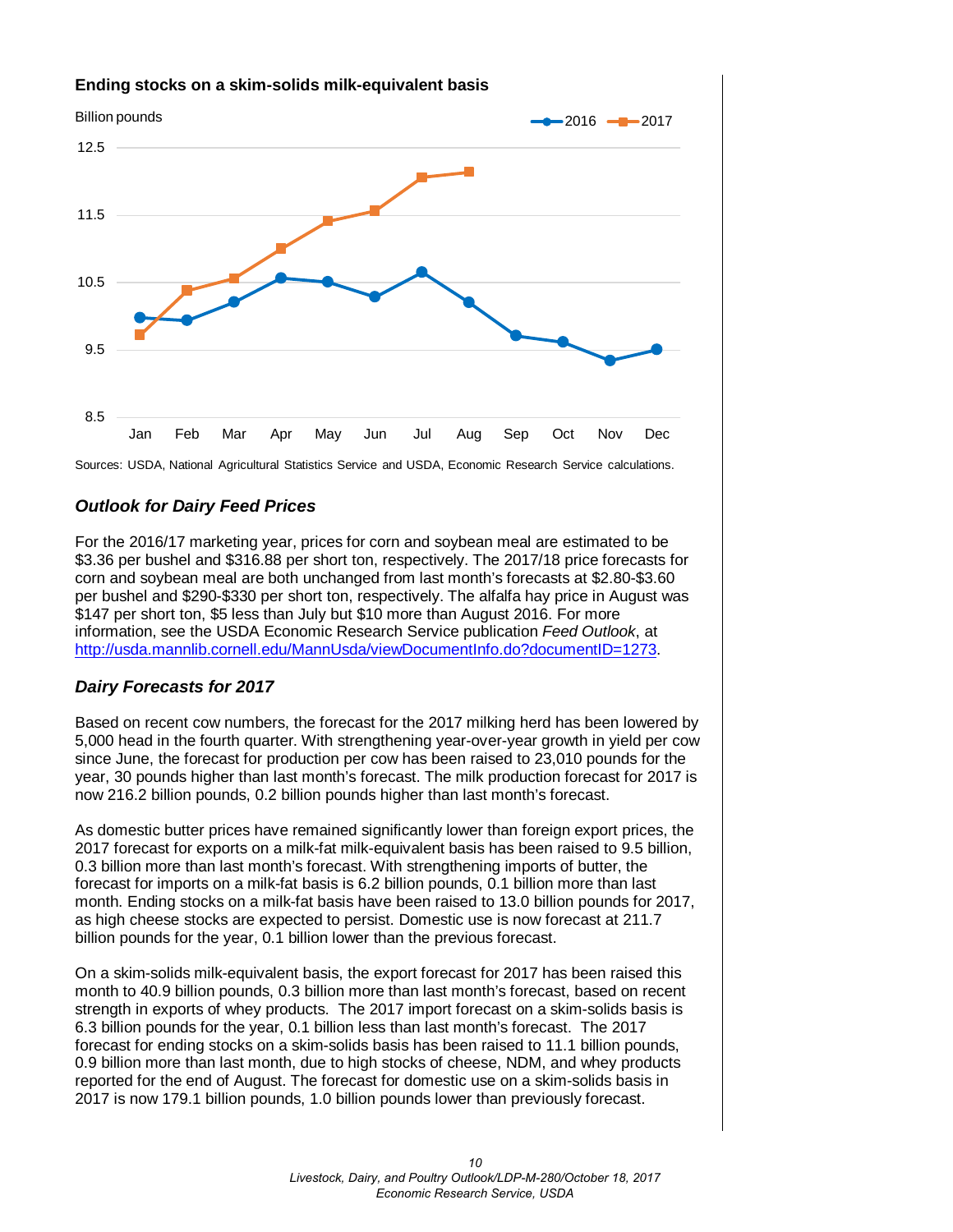Recent strength in cheese prices has motivated an increase in the cheese price forecast for the fourth quarter; the cheddar cheese price is now forecast at \$1.625-\$1.635 per pound for the year. With recent declines in spot butter prices and higher expected milk production, the 2017 butter price is now forecast at \$2.335-\$2.365 per pound. Due to high stock levels, higher expected milk production, and recent price declines, NDM and dry whey price forecasts have been lowered for the fourth quarter. For the year, the NDM price forecast has been lowered to \$0.870-\$0.890 per pound. Although the fourth quarter whey price forecast has been lowered slightly, the annual forecast is \$0.450-\$0.460 per pound, unchanged at the midpoint of the range.

Due to stronger cheese prices, the Class III price forecast for 2017 has been raised to \$16.15-\$16.25 per hundredweight (cwt), while lower butter and NDM prices have pushed the Class IV price forecast down to \$15.25-\$15.45 for the year. With offsetting changes in the Class III and Class IV milk prices, the 2017 all-milk price forecast for 2017 is \$17.75- \$17.85 per cwt, unchanged from the previous forecast at the midpoint of the range.

## *Dairy Forecasts for 2018*

Based on recent data, the 2018 yield-per-cow forecast has been raised to 23,335 pounds, 40 pounds higher than last month. Milk cow numbers have been lowered by 5,000 pounds for the first quarter of 2018, but no changes have been made to the forecasts for the outlying quarters. The milk production forecast for 2018 is 220.4 billion pounds, 0.3 billion pounds more than last month's forecast.

The export forecast for 2018 on a milk-fat basis has been raised 0.4 billion pounds to 9.6 billion, based on expectations for higher butter exports, stemming from expectations that domestic prices will remain competitive with international prices. Imports on a milk-fat basis are also expected higher in 2018 than previously forecast, at 5.9 billion pounds, as strong imports of butter are expected to continue. The forecast for ending stocks in 2018 is unchanged at 12.1 billion pounds. The domestic use forecast on a milk-fat basis is 216.7 billion pounds, 0.4 billion more than last month's forecast, as cheese demand is expected to be strong and lower butter prices are expected to contribute to greater butter consumption.

The 2018 forecast for exports on a skim-solids basis has been raised 0.2 billion pounds to 42.0 billion, as the growth in exports of whey products is expected to continue. The import forecast on a skim-solids basis for 2018 is unchanged at 6.2 billion pounds. Ending stocks are forecast 0.3 billion pounds higher than last month, at 9.7 billion pounds for the year. The 2018 domestic use forecast on a skim-solids basis is 185.0 billion pounds, 0.7 billion more than last month's forecast, with stronger expected cheese demand and greater consumption of NDM and dry whey due to lower expected prices.

With higher expected cheese demand, the cheese price forecast for 2018 has been raised to \$1.645-\$1.735 per pound. With recent price declines and higher expected milk production, the butter price forecast has been lowered to \$2.315-2.435 per pound. With high stock levels, recent price declines, and higher expected milk production, and continued pressure from international competitors, NDM and dry whey price forecasts for 2018 have been lowered to \$0.815-\$0.885 and \$0.380-\$0.410 per pound, respectively.

With the lower whey price forecast more than offsetting the higher cheese price forecast, the Class III price forecast for 2018 is \$16.00-\$16.90 per cwt, a 10-cent decrease from last month's forecast at the upper end of the range. With lower forecasts for butter and NDM, the Class IV price forecast for 2018 has been lowered to \$14.70-\$15.70. The all-milk price forecast for 2018 is \$17.45-\$18.35 per cwt, a reduction from \$17.55-\$18.55 forecast last month.

Authors: Jerry Cessna, [jgcessna@ers.usda.gov,](mailto:jgcessna@ers.usda.gov) and Jonathan Law, [jonathan.law@ers.usda.gov.](mailto:jonathan.law@ers.usda.gov)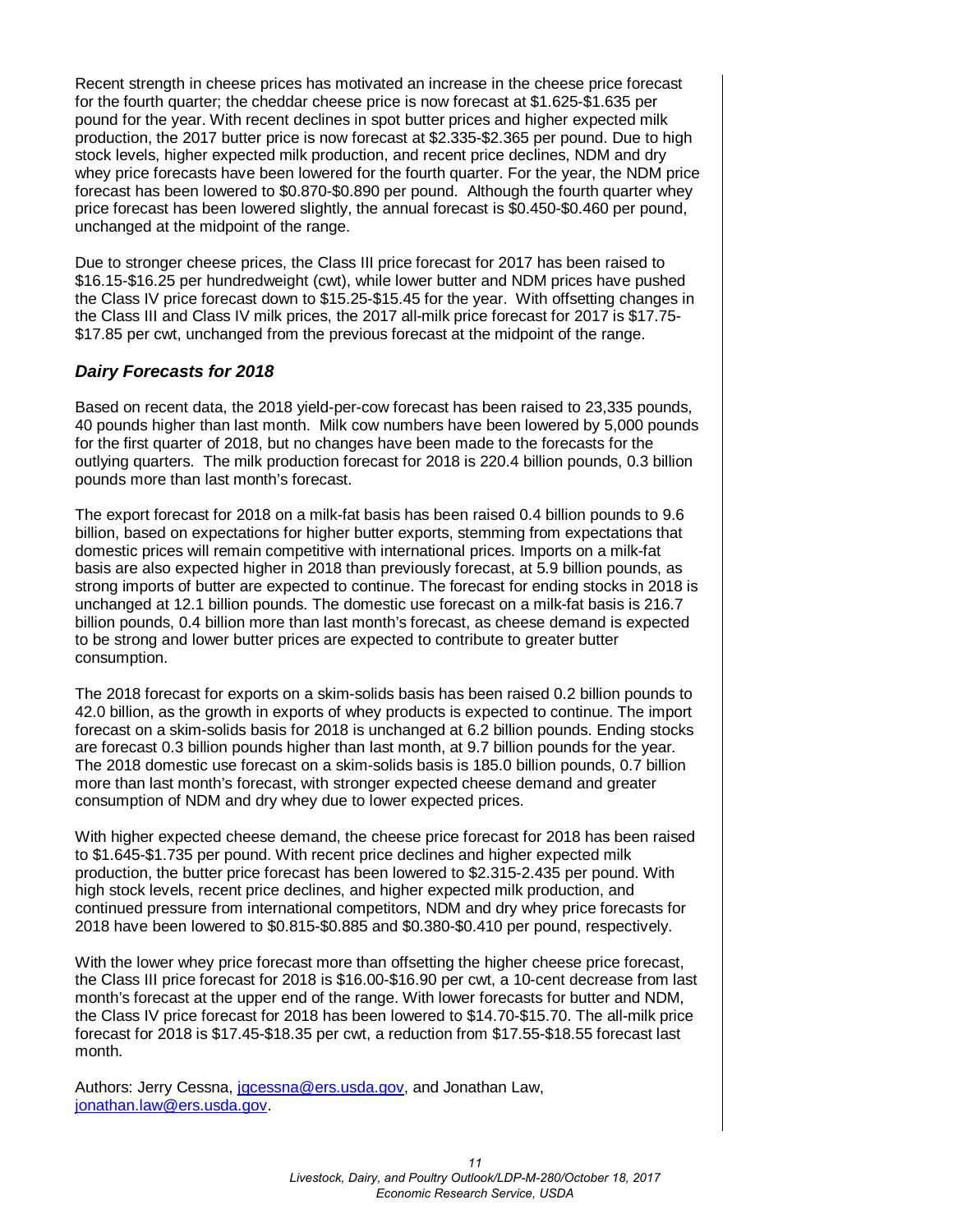# <span id="page-11-0"></span>**Pork/Hogs**

# *Quarterly Hogs and Pigs Show Larger Numbers To Supply New Processor Demand*

The inventories reported in the *Quarterly Hogs and Pigs* released by USDA on September 28 show an industry that has likely expanded hog production due to generally favorable returns in the first part of 2017 and in anticipation of increasing processors' demand from recently opened Midwestern slaughter plants. The September 1 inventory of all hogs and pigs, at almost 74 million head, was the highest for the fall quarter since the series began in 1988. The inventory of breeding animals—now numbering 6.1 million head—increased about 1.2 percent year over year. The litter rate for the June-August pig crop was also the highest since the series began in 1970, at 10.65 pigs per litter.

While the current expansion of the breeding inventory began in 2011, it accelerated in 2014, likely fueled by the profits generated from high hog prices that year when disease problems reduced hog production. Additional incentives to expand hog production came in late 2014 and again in the spring of 2015 with announcements of intentions to build major packing plants in Michigan and in Iowa. Since December 1, 2013, about 233,000 animals have been added to the inventory of breeding animals.





Source: USDA, National Agricultural Statistics Service Source: USDA, National Agricultural Statistics Service.

# *Some Context for the September Report and the New Slaughter Capacity*

The first 7 months of 2017 were characterized by year-over-year higher pork demand. Consumers demanded higher quantities of pork for which they were willing to pay higher prices. January-July 2017 federally inspected pork production was almost 3 percent greater than the same period in 2016. January-July federally inspected hog slaughter was more than 3 percent above the same period of a year earlier, and January-July prices of live equivalent 51-52 percent lean hogs averaged more than 5 percent above January-July 2016. The figure below shows wholesale pork carcass values for 2016 and 2017. Between January and July 2017, the value of the pork carcass increased from \$80.56 per cwt to \$103.25 per cwt, with the belly portion of the carcass accounting for more than half of the increased value.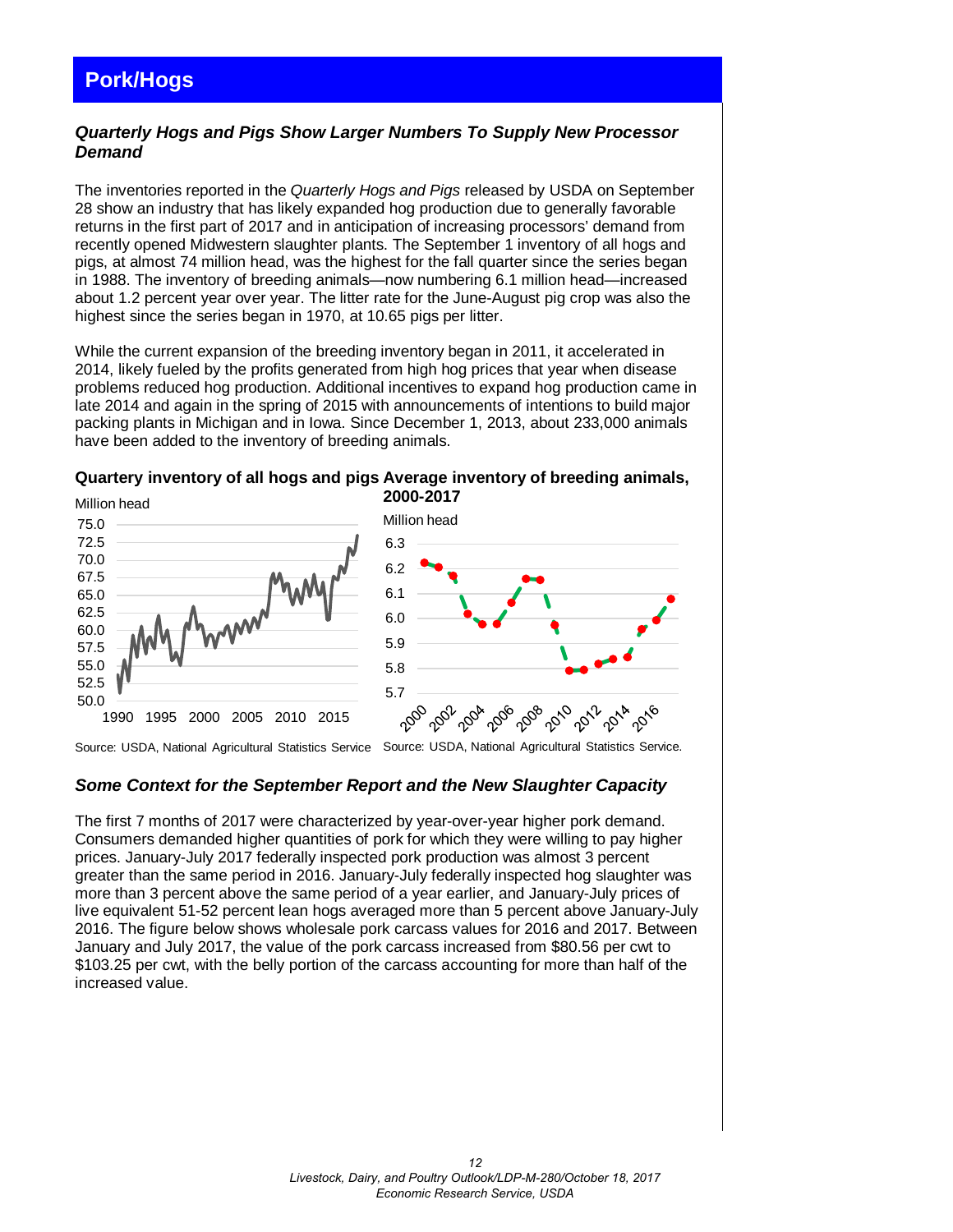#### **Wholesale Carcass Cutout**



Source: USDA, Agriclutural Marketing Service.

Since the peak of both the value of the belly primal and hog prices in late July, the value of the hog carcass decreased by almost \$26 per cwt from July-September, with almost twothirds of the decline attributable to the belly primal. Between late July and late September, hog prices fell by almost 42 percent.

In the first full week of September, two new packing facilities opened in Michigan and Iowa. Each began the month with daily slaughters rates of about 1,000 head per day. By the first week of October, each plant had reached kill levels of about 4,000 head per day. Estimated federally inspected slaughter in September was 10.2 million head, more than 6 percent above a year earlier, even with one less slaughter day in September 2017. While carcass values continued to slide in September, the rate of decline slowed. The wholesale pork carcass cutout ended the month valued at only 2 percent below September 2016. Hog prices finished September slightly above prices a year earlier.

It is anticipated that the record-high fourth-quarter pork production forecast—just over 7 billion pounds—will be consumed both domestically and abroad. More than 1.5 billion pounds of pork is expected to be exported in the fourth quarter, or 22 percent of production, compared with 21.9 percent a year ago. Estimated fourth-quarter disappearance of 13.9 pounds per capita anticipates an increased availability of 0.4 pound per capita, compared with fourth quarter 2016. Average prices of live equivalent 51-52 percent lean hogs are expected to be \$38-\$40 per cwt, more than 5 percent above a year ago. Higher year-over-year prices in an environment characterized by higher hog numbers and more slaughter capacity imply that processors are currently bidding more aggressively for hogs than was necessary a year ago, likely the result of the increase in slaughter capacity.

# *Plentiful Pork Supplies at Lower Prices Expected To Draw Buying Foreign Interest in the Fourth Quarter and into 2018*

The inventory information provided by the September *Hogs and Pigs* report—combined with producer farrowing intentions and projections of moderate litter rate growth and dressed weights about equal to this year—implies record-high pork production in 2018. Larger hog numbers in each quarter will pressure hog prices, despite year-over-year higher exports. Average quarterly ending stocks as a percent of 2018 production are anticipated to be below the 5-year (2013-2017) average, however. Pork disappearance is expected to increase about 1.1 pounds per capita in 2018. First-quarter pork production forecast at 6.6 billion pounds, 3.6 percent above a year earlier—is expected to derive from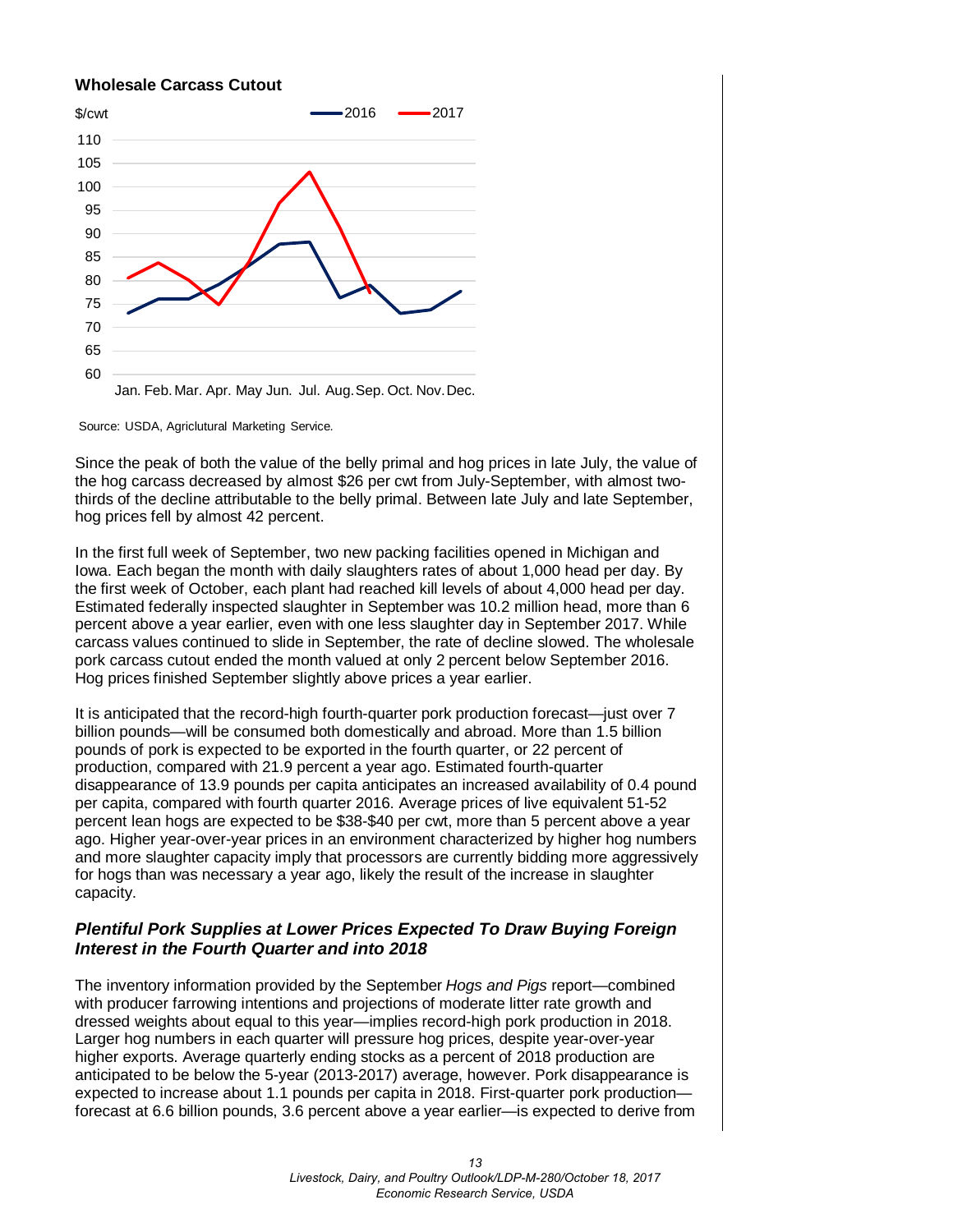hog numbers clearing the market at prices averaging \$45-\$49 per cwt, almost 6 percent below a year earlier. Pork exports in the first quarter of 2018 are expected to be about 1.5 billion pounds, 2.3 percent higher than the first quarter of this year. First-quarter per capita disappearance will likely end up at about 0.3 pounds higher than in the first quarter 2017.

The second-quarter pork production forecast—6.4 billion pounds—is 4.2 percent higher than second quarter 2017. Hog prices are anticipated to reflect large animal numbers, averaging \$47-\$51 per cwt, more than 5 percent below a year earlier. Exports, forecast at 1.4 billion pounds are expected to be about the same as in second quarter 2016, while domestic disappearance should increase about 0.7 pounds per capita.

Third-quarter pork production is expected to be almost 6.6 billion pounds, an increase of 5.4 percent above a year earlier, with hog prices averaging \$44-\$48 per cwt, more than 17 percent below third quarter 2017. Plentiful pork supplies at year-over-year lower prices should attract foreign buying interest: pork exports in the third quarter next year are forecast at 1.4 billion pounds, 7.7 percent above same-period exports this year. Domestic availability should also increase 0.3 pounds per capita.

## *August Pork Exports Up Slightly From a Year Ago*

Pork exports in August were 418 million pounds, about 3 million pounds more than a year ago (up 0.7 percent). Shipments to the 10 largest export markets in August are summarized below.

#### **U.S. pork exports: Volumes and export shares of the 10 largest foreign destinations, August 2016, 2017**

|                | Country           | <b>Exports</b> | Exports             | Percent     |           | Export share Export share |
|----------------|-------------------|----------------|---------------------|-------------|-----------|---------------------------|
|                |                   |                | Aug. 2016 Aug. 2017 | change      | Aug. 2016 | Aug. 2017                 |
|                |                   | (mil. lbs)     | (mil. lbs)          | (2017/2016) | %         | %                         |
|                | World             | 415            | 418                 | 0.7         |           |                           |
| 1              | Mexico            | 138            | 149                 | 8.1         | 33.1      | 35.6                      |
| 2 <sup>1</sup> | Japan             | 110            | 100                 | $-9.4$      | 26.5      | 23.8                      |
| 3.             | Canada            | 44             | 45                  | 0.9         | 10.7      | 10.7                      |
| 4              | South Korea       | 24             | 24                  | 0.5         | 5.7       | 5.7                       |
|                | 5 China/Hong Kong | 36             | 29                  | $-19.0$     | 8.7       | 7.0                       |
| 6.             | Colombia          | 7              | 14                  | 100.7       | 1.7       | 3.4                       |
| $7^{\circ}$    | Australia         | 14             | 14                  | 2.8         | 3.3       | 3.4                       |
| 8              | Philippines       | 6              | $\overline{7}$      | 16.3        | 1.5       | 1.8                       |
| 9              | Honduras          | 5              | 6                   | 14.2        | 1.3       | 1.4                       |
|                | 10 Chile          | 6              | 6                   | 0.2         | 1.4       | 1.4                       |

Source: U.S. Dept. of Agriculture, Economic Research Service.

Shipments to Mexico, the largest U.S. export market by volume, were 149 million pounds in August, an increase of more than 8 percent above a year earlier. August trade data indicate that hams made up about 70 percent of U.S. pork exports to Mexico. The spread between U.S. and Mexican ham prices, which continues to be favorable, goes a long way toward explaining this southward trade flow. Anticipated lower U.S. hog prices are likely to widen the U.S.-Mexico ham price spread, creating additional export incentives.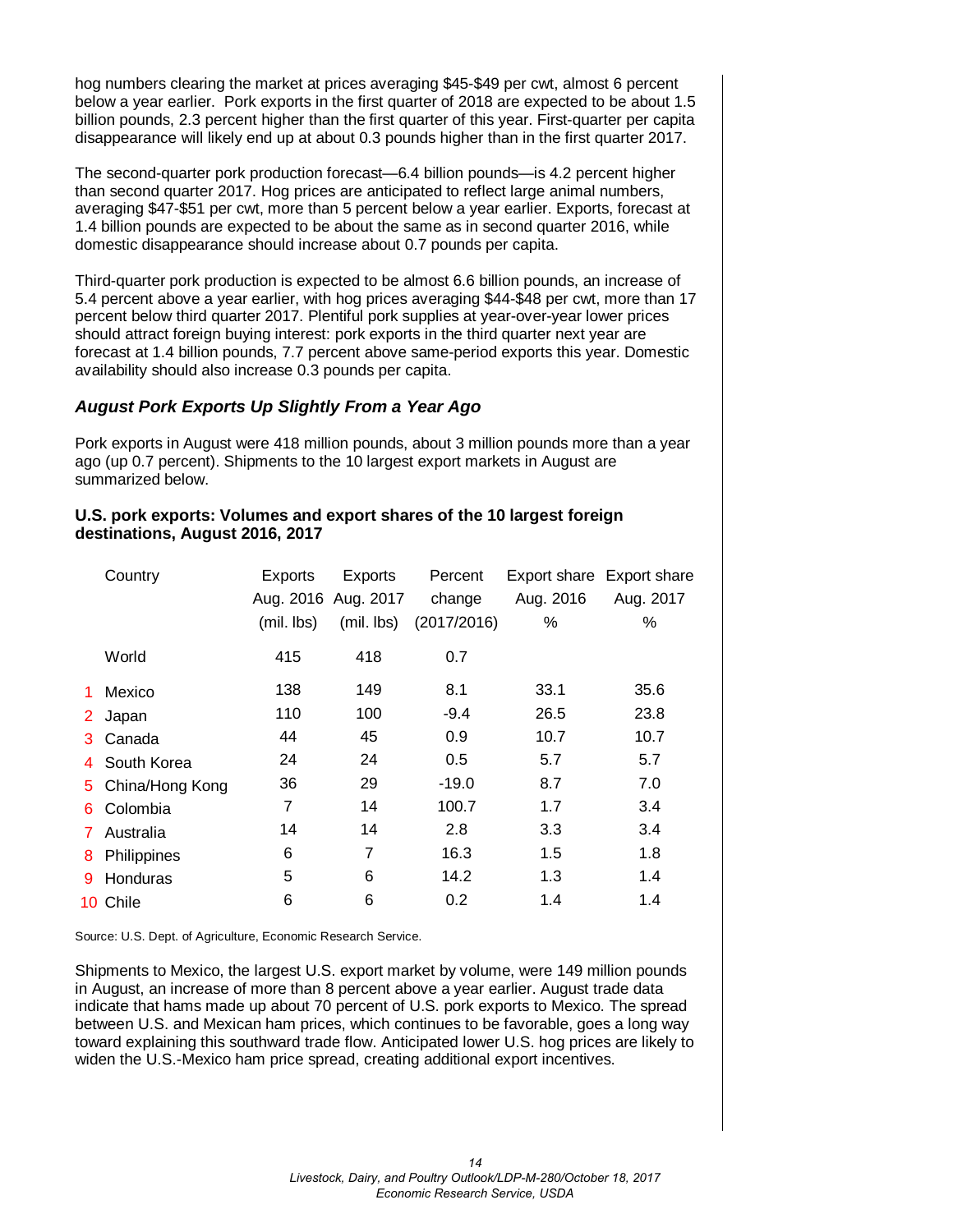#### **Monthly Ham prices: U.S., Mexico**



Source: Agricultural Marketing Service, U.S. Dept. of Agriculture, Secretaría de Economía, SNIIM.

Author: Mildred Haley, [mhaley@ers.usda.gov](mailto:mhaley@ers.usda.gov)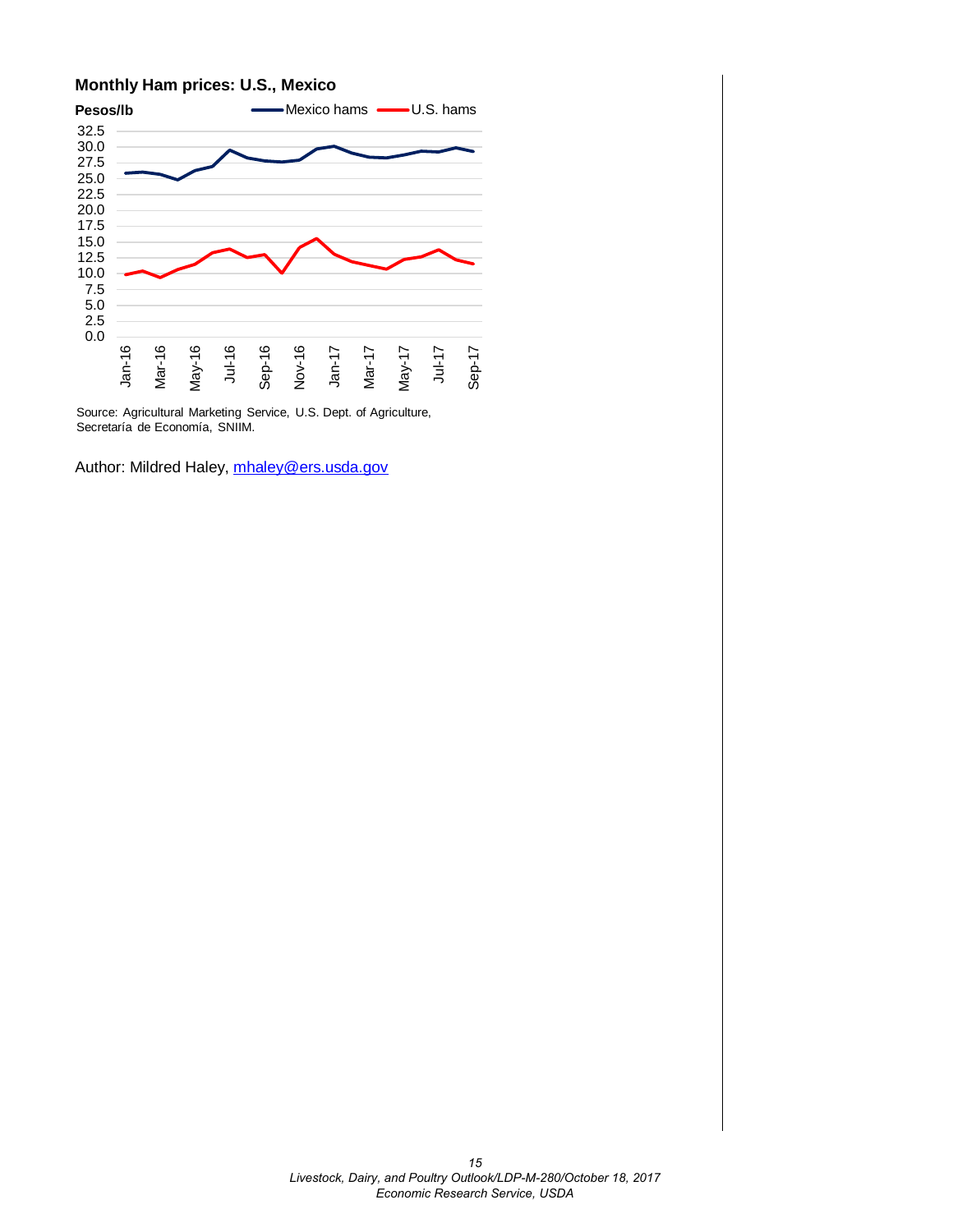# <span id="page-15-0"></span>**Poultry**

## *Broiler production forecast increased as slaughter pace exceeds expectations*

August broiler meat production was 3.8 billion pounds, approximately 3 percent above last year. Preliminary estimates of September production were below last year, in part because there was one fewer slaughter day; however, production appeared relatively robust on active slaughter days. Based on hatchery data, birds should continue to be available in good numbers, and producers have an incentive to sustain the pace of production before prices decline further on seasonal patterns. Expected third-quarter production was increased to 10.45 billion pounds and forecast fourth-quarter production was increased to 10.35 billion pounds.

Broiler exports in August were 578 million pounds, down marginally from last year. Mexico, Taiwan, and the Republic of Congo were shipped 11 million fewer pounds, while Hong Kong and South Korea received 9 and 8 million fewer pounds, respectively. These particular declines were more than offset by higher exports to Georgia, Angola, Cuba, Iraq, South Africa, and Qatar, where shipments were 29 million, 26 million, 15 million, 11 million, 10 million, and 7 million pounds higher than last year.

Exports of U.S. broiler meat to Mexico, the largest foreign market, have been relatively weak this year. While year-to-date Mexico has accounted for 20 percent of U.S. broiler exports, shipments have been 10 percent fewer than last year. Mexican domestic production has increased by more than enough to make up the difference, and Brazil's exports to Mexico have been trending upwards (see chart below). Global demand for U.S. broiler meat has shifted as countries other than Mexico purchase more, including those mentioned above. Forecast total exports were left unchanged.



#### **U.S. and Brazilian chicken exports to Mexico, and Mexican production, 2014 present**

Source: U.S. Department of Commerce, Census Bureau; Secretariat of Foreign Trade (Brazil) via Global Trade Atlas; Servicio de Información Agroalimentaria y Pesquera (Mexico).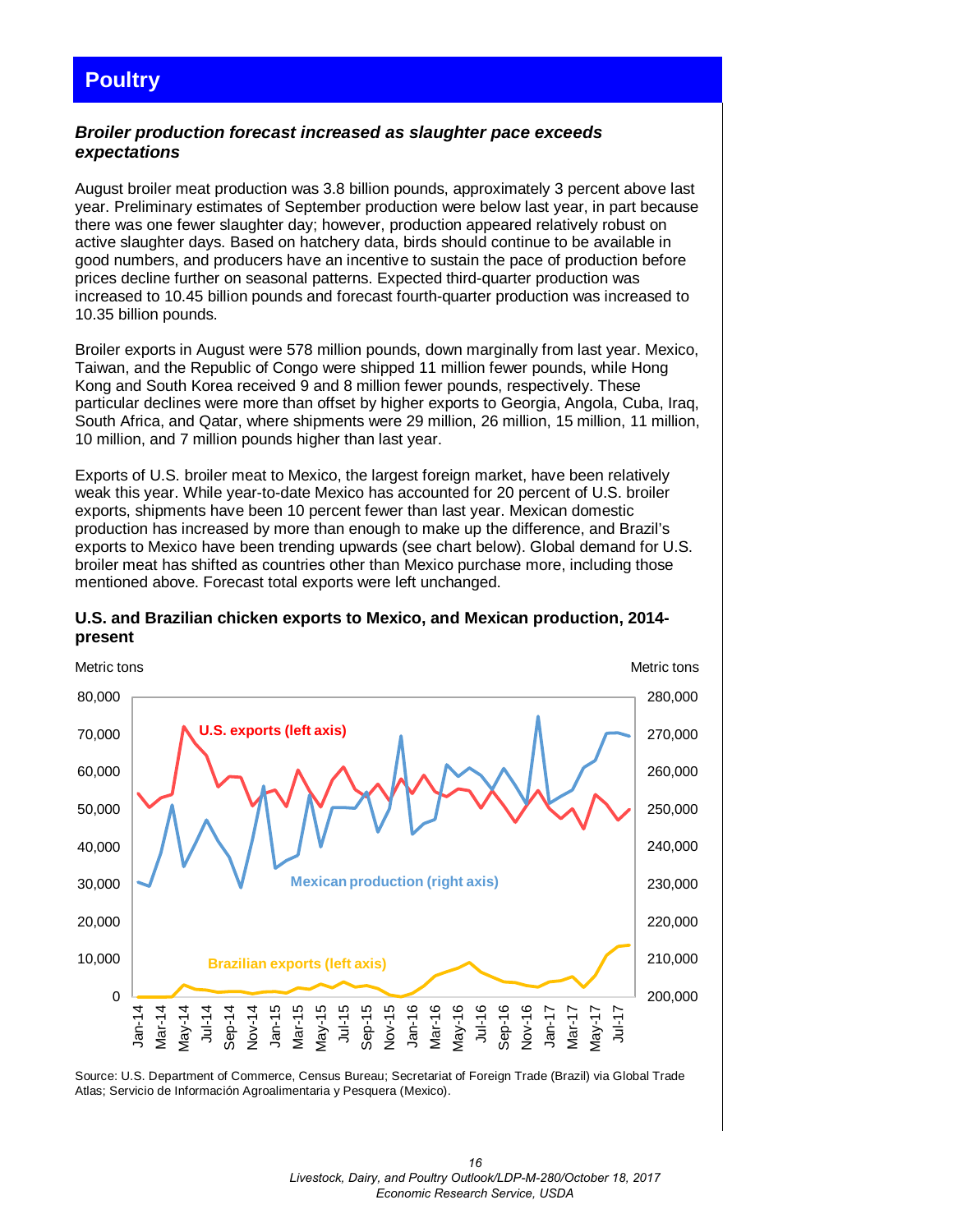Weekly prices for whole broilers (national composite) mostly declined throughout September on a typical seasonal pattern. The price was 84 cents per pound for the week ending October 13. The fourth-quarter forecast was reduced marginally from last month to 85-89 cents per pound.

## *Egg price forecasts increased on recent surge*

Table egg production was 641 million dozen in August, approximately 1 percent above last year. As expected, production growth has continued to taper off throughout this year as producers have responded to relatively low margins. While prices have improved a great deal recently, hatchery data has not suggested a very significant producer response to expand future egg production. Forecast egg production for 2017 was increased only slightly to 8,774 million dozen to account for higher hatching egg production than previously expected for the second half of 2017. The 2018 egg production forecast was left unchanged.

Egg and egg product exports in August were 29 million dozen (shell-egg equivalent), up 21 percent from last year. Much of the export increase over last year was accounted for by more shipments to Asia, including Japan, South Korea, and Hong Kong; the respective increases were 1.5 million, 1.3 million, and 1.3 million dozen over last year. Export growth was constrained by 1.2 million dozen fewer exports to Jamaica.

Recent egg prices (large grade A eggs, New York) exceeded expectations, with prices standing at 121 cents per dozen as of October 11. The fourth-quarter forecast was raised to 112-116 cents per dozen and the 2018 forecast was raised to average 91-99 cents per dozen for the year. While supply levels have remained robust compared to the past decade, strong prices may indicate strong demand as well as the very modest year-overyear growth in product availability.



#### **New York wholesale egg prices, from April to early September, 2013-2017\***

Source: USDA, Agricultural Marketing Service.

Author: Sean Ramos, sean.ramos@ers.usda.gov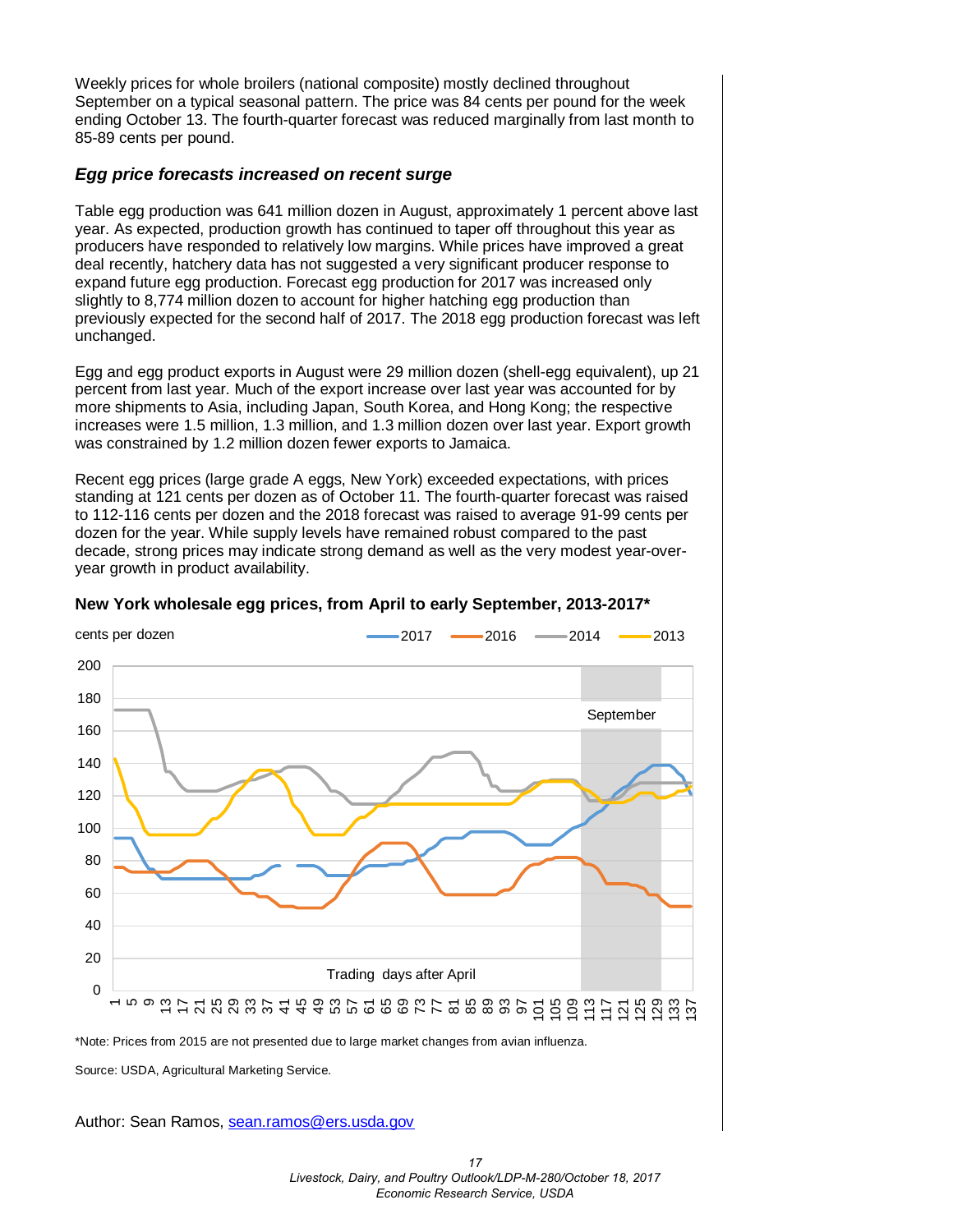# *Turkey*

Turkey production in August totaled 543 million pounds, 1 percent above the same month in 2016. This followed 2 months of negative year-over-year growth that had signaled a possible slowdown in production as wholesale prices remained below historical averages. Hatchery reports have shown a continued slowdown in the number of poults being placed for growout. Poult placements were 5 percent below a year earlier in July, the latest month in which data is available. The short-term gains in August coupled with declining hatchery numbers suggest that near-term production may exceed previous expectations while the overall trend remains negative. Third-quarter production for 2017 is increased 25 million pounds to 1.490 billion pounds while fourth-quarter production is reduced by 15 million pounds to 1.55 billion. Overall, 2017 turkey production is increased 10 million pounds to 6.008 billion pounds. The 2018 forecast is reduced 40 million pounds to 6.140 billion pounds.



**Turkey production and year-over-year growth, August 2016 - August 2017**

Note: Year-over-year growth displays percentage gain or loss relative to the same month one year earlier. Source: USDA, Economic Research Service Livestock and Meat Domestic Data.

# *Low Wholesale Turkey Prices in 2017 Should Translate Lower Costs for Consumers This Thanksgiving*

Wholesale whole turkey prices fell in 2017, relative to 2016, and have remained below historical averages since January, indicating that demand may not be keeping up with current supply levels. Typically, wholesale turkey prices have a seasonal trend, with prices climbing from their bottom level in the beginning of the year to a peak near Thanksgiving. This year, whole turkey prices have not increased as in years past and have dipped further throughout the summer and fall. The average price for a whole frozen hen in August was just under 97 cents per pound, 3 percent below January and 19 percent below August 2016. As of the fourth week of September, prices had fallen farther to 96 cents. The last time wholesale prices were below \$1 per pound as late as September was in 2010. The forecast for whole frozen hen prices was reduced and is expected to average \$0.99 per pound for 2017. In 2018, prices are expected to recover slightly from 2017 and average \$1.00-\$1.08.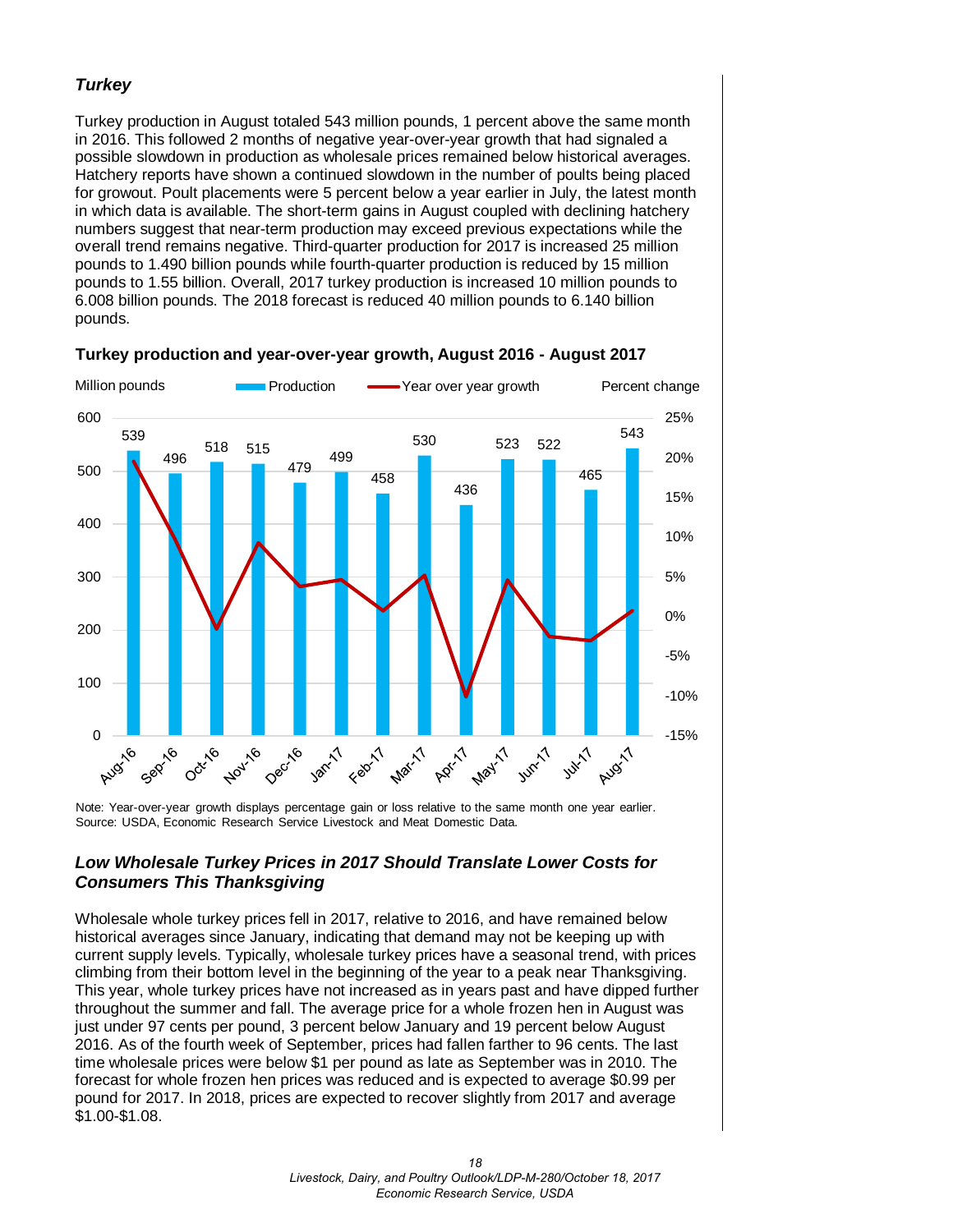Do low wholesale prices indicate lower retail prices? Not always. While wholesale and retail price movements are strongly correlated on a yearly basis, seasonal factors can disrupt this correlation. During the Thanksgiving holiday season, retail turkey prices are commonly near annual low points. The percentage markup from wholesale to retail price also declines to a low point during that period. The average markup between January 2014 and August 2017 was 42 percent. The November average markup over the same period was just 13 percent. The data indicate that competition between retailers for Thanksgiving business may lead to lower costs for consumers even as wholesale prices rise. Because wholesale prices have remained low late into the year, retail prices may fall below previous years, or the trend of low retail markups in November may be disrupted.



#### **U.S. Retail and Wholesale Turkey Prices and Retail Markup**

Source: USDA, Economic Research Service using data from USDA, Agricultural Marketing Service and Department of Labor, Bureau of Labor Statistics.

In August, turkey exports decreased by 4 percent relative to August 2016, totaling 54 million pounds. Mexico is the leading destination for U.S. turkey exports, averaging 63 percent of all U.S. turkey shipments since the start of the year. In August, exports to Mexico fell below year earlier levels after reaching their highest levels since January 2015 in June. The 31 million pounds shipped to Mexico represented 57 percent of total U.S. shipments and were 4 percent lower than in June 2016. The forecast for 2017 turkey exports is 611 million pounds with no changes made to second-half exports and the 2018 forecast is unchanged at 650 million pounds.

Author: Alex Melton, [awmelton@ers.usda.gov](mailto:sean.ramos@ers.usda.gov)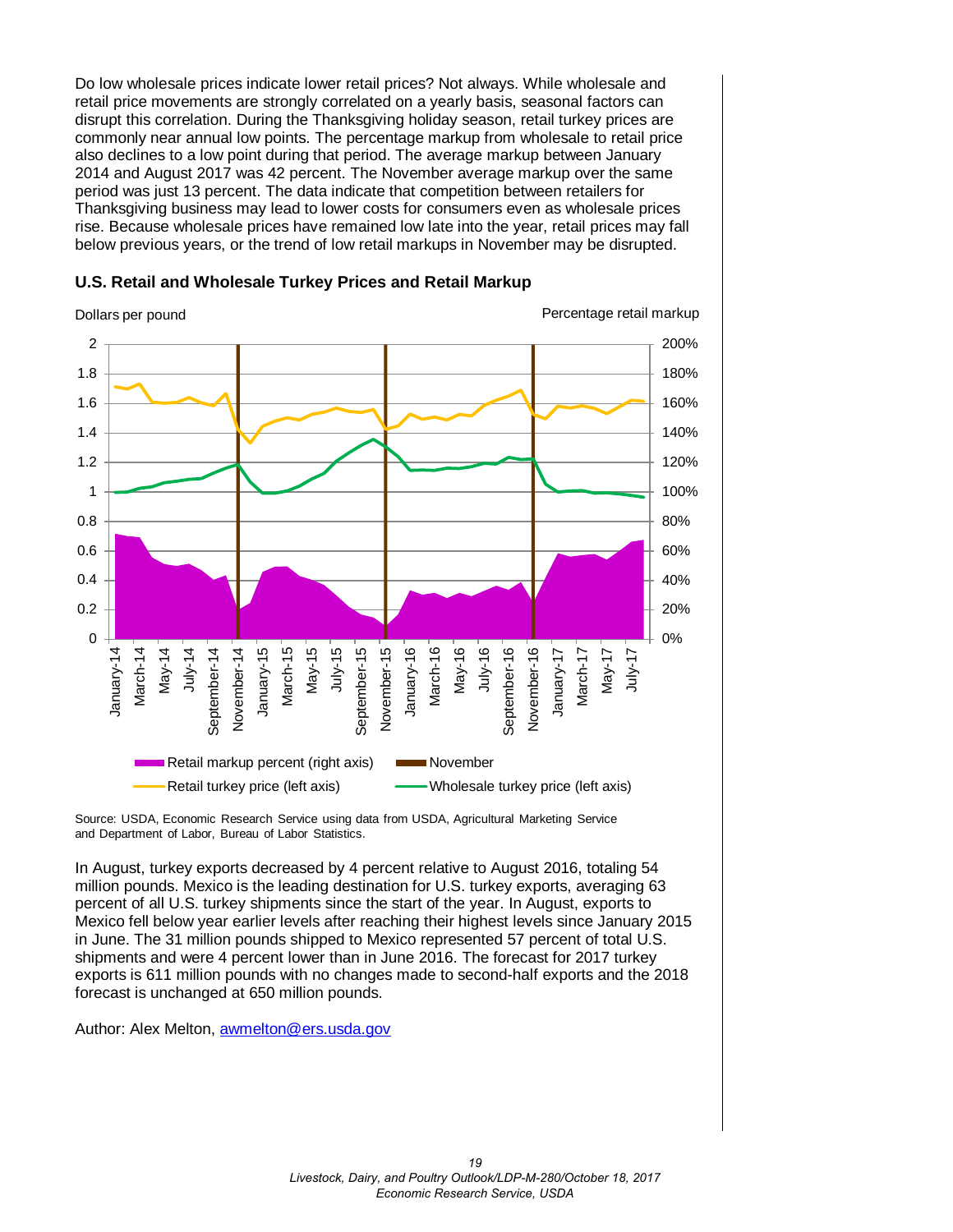#### <span id="page-19-0"></span>**Contact Information**

Mildred M. Haley (coordinator) (202) 694-5176 [mhaley@ers.usda.gov](mailto:mhaley@ers.usda.gov)<br>Keithly Jones (Cattle/beef) (202) 694-5172 kiones@ers.usda.gov Keithly Jones (Cattle/beef) (202) 694-5172 kjones@ers.usda.gov<br>Lekhnath Chalise (Cattle/beef) (202) 694-5371 lekhnath.chalise@ers.usda.gov Lekhnath Chalise (Cattle/beef) (202) 694-5371<br>Russell Knight (Cattle/beef) (202) 694-5566 Mildred M. Haley (hogs/pork) (202) 694-5176 [mhaley@ers.usda.gov](mailto:mhaley@ers.usda.gov)<br>Sean Ramos (poultry, poultry trade, (202) 694-5443 sean.ramos@ers.usda.gov Sean Ramos (poultry, poultry trade, eggs)<br>Alex Melton (Turkey) Jerry Cessna (dairy) (202) 694-5171 [jgcessna@ers.usda.gov](mailto:jgcessna@ers.usda.gov) Jonathan Law (dairy) (202) 694-5544 <u>jonathan.law@ers.usda.gov</u><br>Keithly Jones (sheep and lamb) (202) 694-5172 kjones@ers.usda.gov Keithly Jones (sheep and lamb) (202) 694-5172 [kjones@ers.usda.gov](mailto:kjones@ers.usda.gov)<br>Carolyn Liggon (web publishing) (202) 694-5056 cyliggon@ers.usda.gov Carolyn Liggon (web publishing)

russell.h.knight@ers.usda.gov

 $(202)$  694-5409 [awmelton@ers.usda.gov](mailto:awmelton@ers.usda.gov)

#### **Subscription Information**

Subscribe to ERS e-mail notification service at <https://www.ers.usda.gov/subscribe-to-ers-e-newletters/> to receive timely notification of newsletter availability.

#### *Data Products*

Meat Price Spreads, [https://www.ers.usda.gov/data-products/meat-price-spreads/,](https://www.ers.usda.gov/data-products/meat-price-spreads/) provides monthly average values at the farm, wholesale, and retail stages of the marketing chain for selected animal products.

Livestock and Meat Trade Data, [http://www.ers.usda.gov/data-products/livestock-and-meat](http://www.ers.usda.gov/data-products/livestock-and-meat-international-trade-data/)[international-trade-data/,](http://www.ers.usda.gov/data-products/livestock-and-meat-international-trade-data/) contains monthly and annual data for imports and exports of live cattle and hogs, beef and veal, lamb and mutton, pork, broilers, turkey, and shell eggs.

Livestock & Meat Domestic Data, http://www.ers.usda.gov/data-products/livestock-meatdomestic-data/, contains domestic supply, disappearance, and price data.

Dairy Data, [https://www.ers.usda.gov/data-products/dairy-data/,](https://www.ers.usda.gov/data-products/dairy-data/) includes data from multiple sources concerning supply, demand, and prices for the dairy industry.

#### *Related Websites*

Livestock, Dairy, and Poultry Outlook, [http://www.ers.usda.gov/publications/?page=1&topicId=0&authorId=0&seriesCode=LDPM&sort](http://www.ers.usda.gov/publications/?page=1&topicId=0&authorId=0&seriesCode=LDPM&sort=CopyrightDate&sortDir=desc) [=CopyrightDate&sortDir=desc](http://www.ers.usda.gov/publications/?page=1&topicId=0&authorId=0&seriesCode=LDPM&sort=CopyrightDate&sortDir=desc)  Animal Production and Marketing Issues, <https://www.ers.usda.gov/topics/animal-products/animal-production-marketing-issues/> Cattle,<https://www.ers.usda.gov/topics/animal-products/cattle-beef/> Dairy,<https://www.ers.usda.gov/topics/animal-products/dairy/> Hogs,<https://www.ers.usda.gov/topics/animal-products/hogs-pork/>

Poultry and Eggs,<https://www.ers.usda.gov/topics/animal-products/poultry-eggs/>

WASDE,<http://usda.mannlib.cornell.edu/MannUsda/viewDocumentInfo.do?documentID=1194>

The U.S. Department of Agriculture (USDA) prohibits discrimination in all its programs and activities on the basis of race, color, national origin, age, disability, and, where applicable, sex, marital status, familial status, parental status, religion, sexual orientation, genetic information, political beliefs, reprisal, or because all or a part of an individual's income is derived from any public assistance program. (Not all prohibited bases apply to all programs.) Persons with disabilities who require alternative means for communication of program information (Braille, large print, audiotape, etc.) should contact USDA's TARGET Center at (202) 720-2600 (voice and TDD). To file a complaint of discrimination write to USDA, Director, Office of Civil Rights, 1400 Independence Avenue, S.W., Washington, D.C. 20250-9410 or call (800) 795-3272 (voice) or (202) 720-6382 (TDD). USDA is an equal opportunity provider and employer.

## **E mail Notification**

Readers of ERS outlook reports have two ways they can receive an e-mail notice about release of reports and associated data.

• Receive timely notification (soon after the report is posted on the web) via USDA's Economics, Statistics and Market Information System (which is housed at Cornell University's Mann Library). Go to

[http://usda.mannlib.cornell.edu/M](http://usda.mannlib.cornell.edu/MannUsda/aboutEmailService.do) [annUsda/aboutEmailService.do](http://usda.mannlib.cornell.edu/MannUsda/aboutEmailService.do) and follow the instructions to receive e-mail notices about ERS, Agricultural Marketing Service, National Agricultural Statistics Service, and World Agricultural Outlook Board products.

• Receive weekly notification (on Friday afternoon) via the ERS website. Go to

[https://www.ers.usda.gov/topics/f](https://www.ers.usda.gov/topics/farm-economy/commodity-outlook/email-notification/) [arm-economy/commodity](https://www.ers.usda.gov/topics/farm-economy/commodity-outlook/email-notification/)[outlook/email-notification/](https://www.ers.usda.gov/topics/farm-economy/commodity-outlook/email-notification/) and follow the instructions to receive notices about ERS outlook reports, Amber Waves magazine, and other reports and data products on specific topics. ERS also offers RSS (really simple syndication) feeds for all ERS products.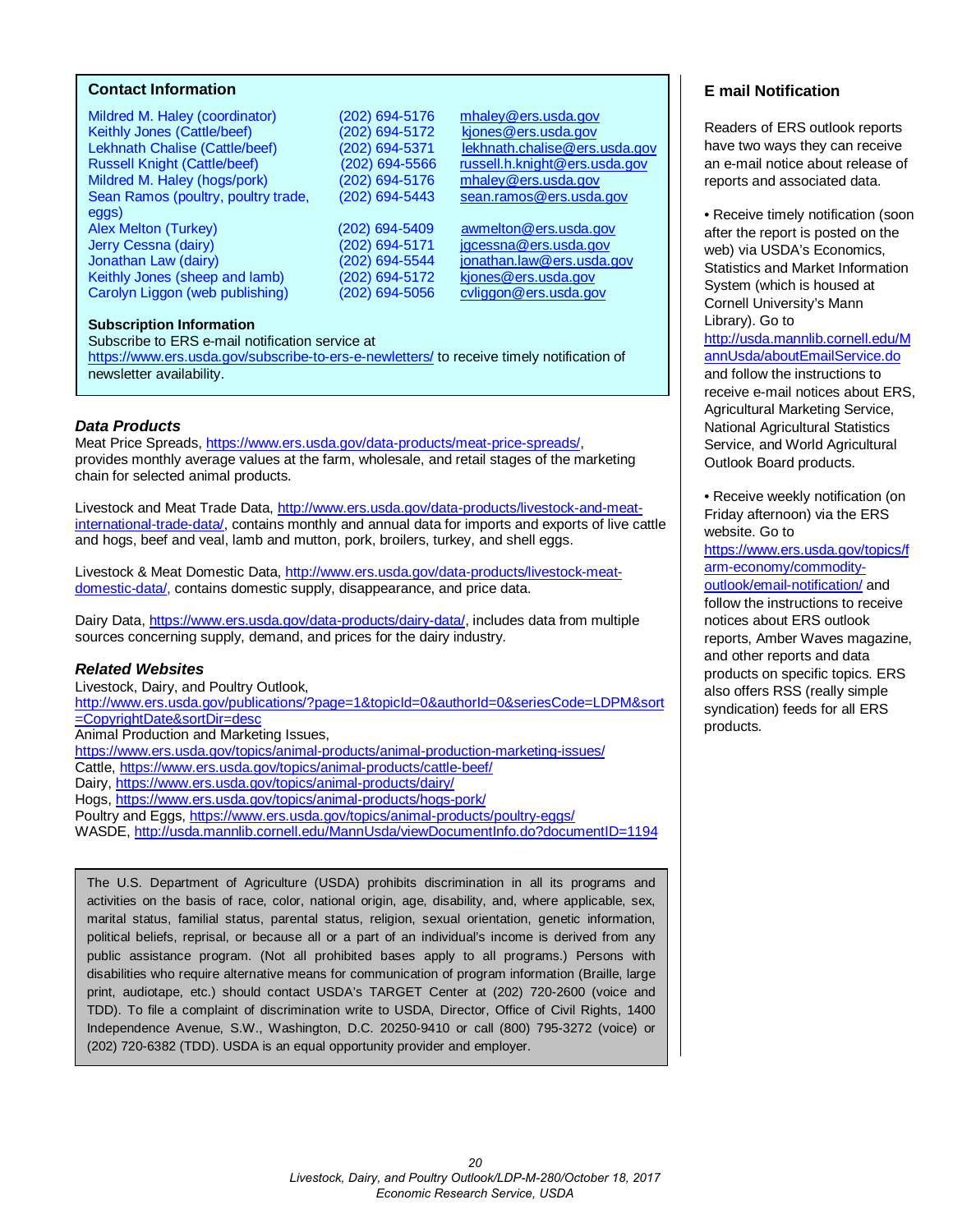<span id="page-20-0"></span>

| U.S. red meat and poultry forecasts                    |                |        |        |           |        |             |        |        |        |        |        |              |        |           |        |        |              |               |         |         |         |                         |              |              |
|--------------------------------------------------------|----------------|--------|--------|-----------|--------|-------------|--------|--------|--------|--------|--------|--------------|--------|-----------|--------|--------|--------------|---------------|---------|---------|---------|-------------------------|--------------|--------------|
|                                                        | 2014           |        |        |           |        | 2015        |        |        |        |        | 2016   |              |        |           |        | 2017   |              |               |         |         | 2018    |                         |              |              |
|                                                        | $\blacksquare$ | П      | $\Pi$  | <b>IV</b> | Annual |             | $\Pi$  | III    | IV     | Annual | - 1    | $\mathbf{H}$ | IΠ     | <b>IV</b> | Annual | л      | $\mathbf{H}$ | III           | IV      | Annual  |         | $\Pi$                   | ΠI           | Annual       |
|                                                        |                |        |        |           |        |             |        |        |        |        |        |              |        |           |        |        |              |               |         |         |         |                         |              |              |
| Production, million lb<br>Beef                         | 5,866          | 6,184  | 6,179  | 6,021     | 24.250 | 5.665       | 5,856  | 6,068  | 6,109  | 23,698 | 5,938  | 6,187        | 6,472  | 6,625     | 25,221 | 6,300  | 6,404        | 6,730         | 7,115   | 26.549  | 6.305   | 6.800                   | 7.060        | 27,295       |
| Pork                                                   | 5,784          | 5,504  | 5,424  | 6,131     | 22,843 | 6,162       | 5,925  | 5,958  | 6,457  | 24,501 | 6,230  | 5,963        | 6,100  | 6,648     | 24,941 | 6,409  | 6,137        | 6,245         | 7,035   | 25,826  | 6,640   | 6,390                   | 6,580        | 26,855       |
| Lamb and mutton                                        | 37             | 43     | 38     | 38        | 156    | 38          | 39     | 37     | 37     | 150    | 38     | 39           | 36     | 37        | 150    | 37     | 36           | 35            | 37      | 145     | 35      | 37                      | 36           | 145          |
| <b>Broilers</b>                                        | 9,299          | 9,618  | 9,835  | 9,814     | 38.565 | 9,718       | 10,021 | 10,372 | 9,937  | 40,048 | 10,039 | 10,253       | 10,338 | 10,065    | 40,695 | 10,233 | 10,407       | 10,450        | 10,350  | 41.440  | 10,400  | 10.625                  | 10.700       | 42,275       |
| Turkeys                                                | 1,332          | 1,428  | 1,478  | 1,517     | 5,756  | 1,429       | 1,389  | 1,352  | 1,458  | 5,627  | 1,435  | 1,520        | 1,515  | 1,511     | 5,981  | 1,487  | 1,481        | 1,490         | 1,550   | 6.008   | 1.500   | 1.530                   | 1.520        | 6.140        |
|                                                        |                |        |        |           |        |             |        |        |        |        |        |              |        |           |        |        |              |               |         |         |         |                         |              |              |
| Total red meat & poultry                               | 22,469         | 22,934 | 23.111 | 23.671    | 92.185 | 23.157      | 23,382 | 23,940 | 24,150 | 94,630 | 23,834 | 24.118       | 24,623 | 25.037    | 97,612 | 24.612 | 24,618       | <b>25.109</b> | 26,247  | 100.586 | 25,033  | 25.541                  | 26,055       | 103.335      |
| Table eggs, mil. doz.                                  | 1.794          | 1,823  | 1,852  | 1.896     | 7.366  | 1,820       | 1,726  | 1,664  | 1,728  | 6,938  | 1,793  | 1,827        | 1,876  | 1,939     | 7,435  | 1.902  | 1.896        | 1,910         | 1,950   | 7,658   | 1.925   | 1.900                   | 1,940        | 7,765        |
| Per capita disappearance, retail lb 1/                 |                |        |        |           |        |             |        |        |        |        |        |              |        |           |        |        |              |               |         |         |         |                         |              |              |
| Beef                                                   | 13.1           | 14.0   | 13.7   | 13.4      | 54.2   | 13.1        | 13.6   | 13.9   | 13.3   | 54.0   | 13.6   | 13.9         | 14.1   | 14.0      | 55.6   | 14.0   | 14.2         | 14.4          | 15.0    | 57.6    | 13.8    | 14.8                    | 15.2         | 58.8         |
| Pork                                                   | 11.2           | 10.8   | 11.0   | 12.8      | 45.8   | 12.2        | 11.8   | 12.1   | 13.6   | 49.8   | 12.6   | 11.9         | 12.1   | 13.5      | 50.1   | 12.4   | 11.8         | 12.4          | 13.9    | 50.4    | 12.7    | 12.5                    | 12.7         | 51.5         |
| Lamb and mutton                                        | 0.2            | 0.2    | 0.2    | 0.3       | 0.9    | 0.2         | 0.3    | 0.2    | 0.3    | 1.0    | 0.3    | 0.3          | 0.2    | 0.3       | 1.0    | 0.3    | 0.3          | 0.2           | 0.3     | 1.1     | 0.3     | 0.3                     | 0.2          | 1.0          |
| <b>Broilers</b>                                        | 20.3           | 20.8   | 21.2   | 21.1      | 83.4   | 21.4        | 22.1   | 23.3   | 22.1   | 89.0   | 22.5   | 22.7         | 22.7   | 21.8      | 89.8   | 22.4   | 22.9         | 22.8          | 22.5    | 90.6    | 22.7    | 23.0                    | 23.1         | 91.5         |
| Turkeys                                                | 3.4            | 3.5    | 3.9    | 5.0       | 15.8   | 3.5         | 3.6    | 3.9    | 4.9    | 16.0   | 3.6    | 3.9          | 4.2    | 4.9       | 16.6   | 3.7    | 3.7          | 4.0           | 5.1     | 16.5    | 3.9     | 3.8                     | 4.1          | 17.0         |
| Total red meat & poultry                               | 48.6           | 49.8   | 50.4   | 53.0      | 201.8  | 50.9        | 51.8   | 53.8   | 54.6   | 211.1  | 52.9   | 53.0         | 53.7   | 54.9      | 214.6  | 53.2   | 53.2         | 54.2          | 57.1    | 217.7   | 53.7    | 54.7                    | 55.7         | 221.2        |
| Eggs, number                                           | 65.6           | 66.2   | 67.2   | 68.5      | 267.5  | 65.7        | 62.9   | 61.9   | 65.7   | 256.3  | 67.5   | 67.4         | 68.8   | 71.0      | 274.7  | 68.5   | 68.2         | 69.0          | 70.0    | 275.7   | 69.0    | 67.8                    | 69.3         | 277.5        |
| <b>Market prices</b>                                   |                |        |        |           |        |             |        |        |        |        |        |              |        |           |        |        |              |               |         |         |         |                         |              |              |
| Choice steers, 5-area Direct, \$/cwt                   | 146.34         | 147.82 | 158.49 | 165.60    | 154.56 | 162.43      | 158.11 | 144.22 | 127.71 | 148.12 | 134.81 | 127.68       | 113.26 | 107.69    | 120.86 | 122.96 | 132.76       | 112.46        | 108-112 | 119.55  |         | 111-119 109-119 110-120 |              | 111-120      |
| Feeder steers, Ok City, \$/cwt                         | 168.49         | 188.64 | 220.90 | 234.25    | 203.07 | 210.31      | 219.65 | 208.11 | 173.59 | 202.92 | 155.83 | 146.49       | 140.66 | 128.30    | 142.82 | 129.56 | 147.75       | 148.12        | 143-147 | 142.61  |         | 136-144 138-148 136-146 |              | 136-145      |
| Cutter Cows, National L.E., \$/cwt                     | 89.12          | 98.57  | 111.27 | 109.21    | 102.04 | 107.61      | 109.50 | 103.34 | 77.80  | 99.56  | 73.50  | 75.87        | 73.16  | 57.75     | 70.07  | 62.63  | 69.65        | 69.78         | 61-65   | 66.24   | 63-71   | 60-70                   | $61-7$       | 61-70        |
| Choice slaughter lambs, San Angelo, \$/cwt             | 166.69         | 148.99 | 156.02 | 162.69    | 158.60 | 147.17      | 140.09 | 146.23 | 142.52 | 144.00 | 133.33 | 136.15       | 137.52 | 131.88    | 134.72 | 138.91 | 153.46       | 141.29        | 140-144 | 143.92  | 141-149 | 135-145 137-14          |              | 138-147      |
| Nat'l base cost, 51-52 % lean, live equivalent, \$/cwt | 68.69          | 85.40  | 83.30  | 66.74     | 76.03  | 48.47       | 53.20  | 54.59  | 44.66  | 50.23  | 44.63  | 53.71        | 49.26  | 37.02     | 46.16  | 49.73  | 51.70        | 55.59         | 38-40   | 49.01   | 45-49   | 47-51                   | 44-48        | 43-47        |
| Broilers, national composite, cents/lb                 | 98.40          | 113.70 | 104.60 | 102.80    | 104.90 | 97.00       | 104.20 | 83.70  | 77.20  | 90.50  | 84.60  | 93.00        | 81.7   | 78.00     | 84.30  | 88.50  | 104.70       | 94.9          | 85-89   | 93.8    | 87-93   | 86-94                   | 84-92        | 85-92        |
| Turkeys, national, cents/lb                            | 100.70         | 105.60 | 110.20 | 113.90    | 107.60 | 99.60       | 108.50 | 126.40 | 130.10 | 116.20 | 114.70 | 116.50       | 120.70 | 116.60    | 117.10 | 100.40 | 99.10        | 96.9          | 97-101  | 98.8    | 94-100  | 97-105                  | 102-11       | 100-108      |
| Eggs, New York, cents/doz.                             | 142.70         | 134.60 | 129.30 | 162.70    | 142.30 | 146.90      | 170.30 | 235.70 | 174.10 | 181.80 | 121.50 | 67.90        | 71.60  | 81.70     | 85.70  | 80.00  | 74.70        | 102.          | 112-116 | 92.7    | 92-98   | 82-88                   | 91-99        | 91-99        |
|                                                        |                |        |        |           |        |             |        |        |        |        |        |              |        |           |        |        |              |               |         |         |         |                         |              |              |
| U.S. trade, million lb, carcass wt. equivalent         |                |        |        |           |        |             |        |        |        |        |        |              |        |           |        |        |              |               |         |         |         |                         |              |              |
| Beef & veal exports                                    | 583            | 667    | 680    | 644       | 2.574  | 523         | 607    | 542    | 595    | 2,267  | 535    | 621          | 661    | 738       | 2,556  | 651    | 683          | 755           | 745     | 2,834   | 675     | 720                     | 765          | 2,910        |
| Beef & veal imports                                    | 597            | 767    | 765    | 818       | 2.947  | 878         | 990    | 890    | 613    | 3,371  | 793    | 831          | 751    | 639       | 3,015  | 699    | 813          | 815           | 630     | 2,957   | 720     | 810                     | 820          | 3,030        |
| Lamb and mutton imports                                | 46             | 49     | 45     | 55        | 195    | 53          | 56     | 46     | 59     | 214    | 68     | 55           | 41     | 52        | 216    | 80     | 58           | 56            | 56      | 250     | 77      | 57                      | 49           | 242          |
| Pork exports                                           | 1,399          | 1,342  | 1,146  | 1,205     | 5.092  | 1,224       | 1,339  | 1,173  | 1,274  | 5,010  | 1,229  | 1,318        | 1,235  | 1,457     | 5,239  | 1,432  | 1,426        | 1,300         | 1,550   | 5,708   | 1,465   | 1,425                   | 1.400        | 5,965        |
| Pork imports                                           | 213            | 241    | 257    | 301       | 1.011  | 279         | 266    | 270    | 300    | 1,116  | 293    | 257          | 266    | 275       | 1,091  | 264    | 281          | 285           | 285     | 1.115   | 260     | 240                     | 250          | 1,000        |
| <b>Broiler</b> exports                                 | 1.827          | 1,833  | 1.858  | 1,779     | 7,297  | 1.624       | 1,713  | 1.487  | 1,496  | 6,321  | 1.585  | 1,605        | 1,734  | 1,720     | 6,644  | 1,711  | 1.618        | 1,740         | 1,745   | 6.814   | 1,720   | 1,750                   | 1.800        | 7,030        |
| Turkey exports                                         | 159            | 182    | 215    | 219       | 775    | 148<br>.309 | 123    | 125    | 132    | 529    | 116    | 141          | 160    | 153       | 569    | 133    | 148          | 160           | 170     | 611     | 145     | 155                     | 170<br>1.350 | 650<br>5.700 |
| Live swine imports (thousand head)                     | 1.195          | 1,216  | 1,264  | 1,272     | 4.947  |             | 1.541  | 1.371  | 1.519  | 5.740  | 1.468  | 1.406        | 1.371  | 1.412     | 5.656  | 1.449  | 1.458        | 1.325         | 1.400   | 5.632   | 1.450   | 1.450                   |              |              |

Note: Forecasts are in bold.

1/ Per capita meat and egg disappearance data are calculated using the Resident Population Plus Armed Forces Overseas series from the Census Bureau of the Department of Commerce.

Source: World Agricultural Supply and Demand Estimates and Supporting Materials.<br>For further information, contact: Mildred M. Haley, mhaley@ers.usda.gov

**Updated 10/14/2017**